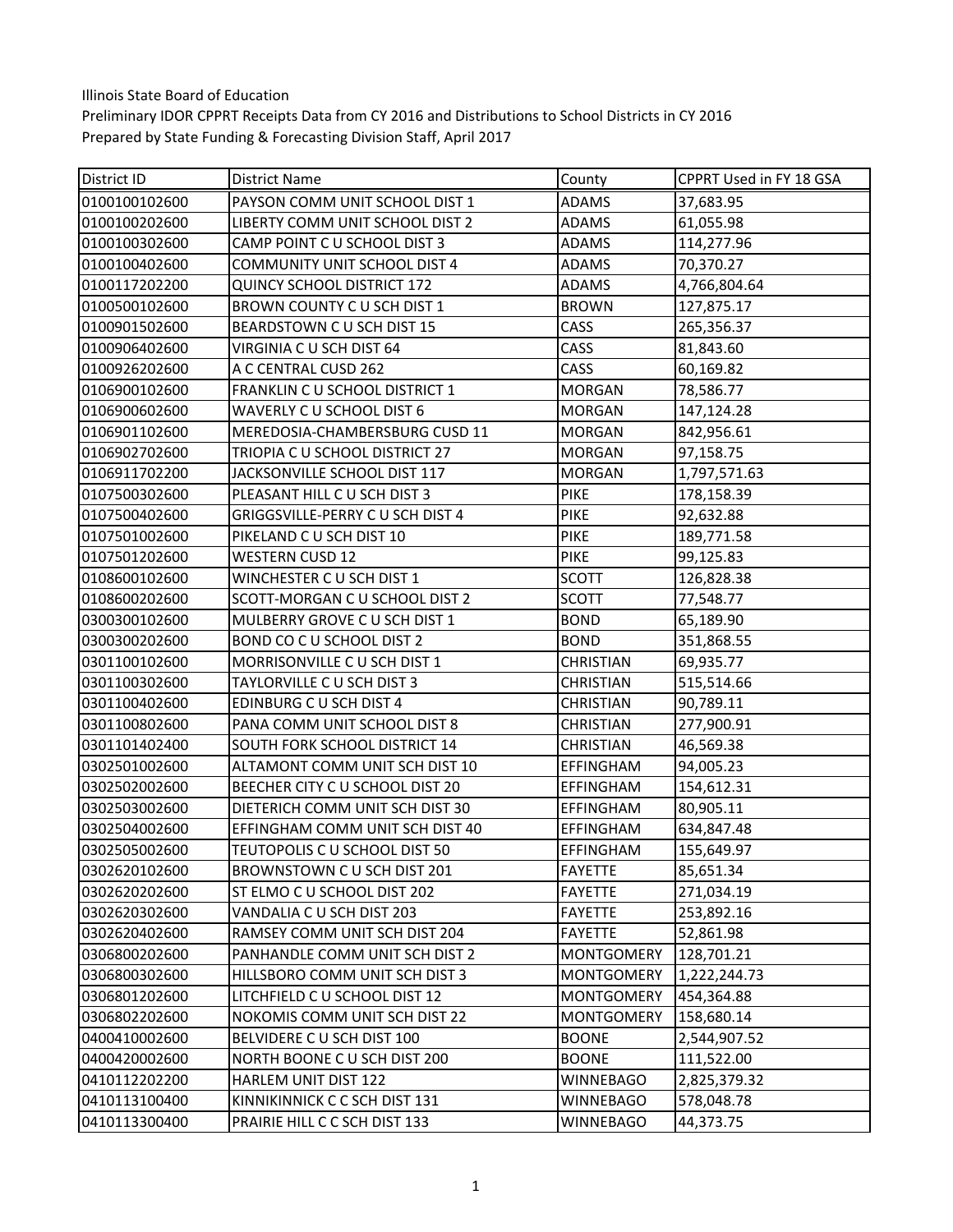| District ID   | District Name                      | County           | CPPRT Used in FY 18 GSA |
|---------------|------------------------------------|------------------|-------------------------|
| 0410113400400 | SHIRLAND C C SCHOOL DIST 134       | <b>WINNEBAGO</b> | 22,871.80               |
| 0410114000400 | ROCKTON SCH DIST 140               | <b>WINNEBAGO</b> | 264,107.11              |
| 0410120502500 | ROCKFORD SCHOOL DIST 205           | <b>WINNEBAGO</b> | 21,507,888.12           |
| 0410120701600 | HONONEGAH COMM H S DIST 207        | <b>WINNEBAGO</b> | 622,510.81              |
| 0410132002600 | SOUTH BELOIT C U SCH DIST 320      | <b>WINNEBAGO</b> | 692,340.78              |
| 0410132102600 | PECATONICA C U SCH DIST 321        | <b>WINNEBAGO</b> | 304,644.31              |
| 0410132202600 | DURAND C U SCH DIST 322            | <b>WINNEBAGO</b> | 66,379.43               |
| 0410132302600 | WINNEBAGO C U SCH DIST 323         | WINNEBAGO        | 336,464.49              |
| 0501601500400 | PALATINE C C SCHOOL DIST 15        | COOK             | 1,577,821.38            |
| 0501602100400 | WHEELING C C SCHOOL DIST 21        | COOK             | 1,048,939.52            |
| 0501602300200 | PROSPECT HEIGHTS SCHOOL DIST 23    | COOK             | 73,484.31               |
| 0501602500200 | ARLINGTON HEIGHTS SCH DIST 25      | COOK             | 925,657.29              |
| 0501602600200 | RIVER TRAILS SCHOOL DIST 26        | COOK             | 355,151.66              |
| 0501602700200 | NORTHBROOK ELEM SCHOOL DIST 27     | COOK             | 297,958.12              |
| 0501602800200 | <b>NORTHBROOK SCHOOL DIST 28</b>   | COOK             | 1,193,087.78            |
| 0501602900200 | SUNSET RIDGE SCHOOL DIST 29        | <b>COOK</b>      | 112,114.50              |
| 0501603000200 | NORTHBROOK/GLENVIEW SCH DIST 30    | COOK             | 234,192.20              |
| 0501603100200 | WEST NORTHFIELD SCHOOL DIST 31     | COOK             | 386,887.14              |
| 0501603400400 | <b>GLENVIEW C C SCHOOL DIST 34</b> | COOK             | 622,336.71              |
| 0501603500200 | <b>GLENCOE SCHOOL DIST 35</b>      | COOK             | 181,106.45              |
| 0501603600200 | WINNETKA SCHOOL DIST 36            | COOK             | 284,776.62              |
| 0501603700200 | AVOCA SCHOOL DIST 37               | COOK             | 286,946.23              |
| 0501603800200 | KENILWORTH SCHOOL DIST 38          | COOK             | 66,818.33               |
| 0501603900200 | WILMETTE SCHOOL DIST 39            | COOK             | 453,878.70              |
| 0501605400400 | SCHAUMBURG C C SCHOOL DIST 54      | COOK             | 1,978,312.02            |
| 0501605700200 | MOUNT PROSPECT SCHOOL DIST 57      | COOK             | 452,902.91              |
| 0501605900400 | COMM CONS SCH DIST 59              | COOK             | 4,370,940.91            |
| 0501606200400 | DES PLAINES C C SCH DIST 62        | COOK             | 3,184,907.00            |
| 0501606300200 | EAST MAINE SCHOOL DIST 63          | COOK             | 613,547.93              |
| 0501606400400 | PARK RIDGE C C SCHOOL DIST 64      | COOK             | 1,101,527.67            |
| 0501606500400 | <b>EVANSTON C C SCHOOL DIST 65</b> | COOK             | 1,991,321.62            |
| 0501606700200 | GOLF ELEM SCHOOL DIST 67           | COOK             | 411,111.27              |
| 0501606800200 | SKOKIE SCHOOL DIST 68              | <b>COOK</b>      | 829,501.82              |
| 0501606900200 | <b>SKOKIE SCHOOL DIST 69</b>       | COOK             | 486,725.73              |
| 0501607000200 | MORTON GROVE SCHOOL DIST 70        | COOK             | 425,537.40              |
| 0501607100200 | NILES ELEM SCHOOL DIST 71          | COOK             | 293,392.84              |
| 0501607200200 | SKOKIE FAIRVIEW SCHOOL DIST 72     | COOK             | 814,362.07              |
| 0501607300200 | EAST PRAIRIE SCHOOL DIST 73        | COOK             | 186,707.02              |
| 0501607350200 | <b>SKOKIE SCHOOL DIST 73-5</b>     | COOK             | 449,176.99              |
| 0501607400200 | LINCOLNWOOD SCHOOL DIST 74         | COOK             | 549,552.62              |
| 0501620201700 | <b>EVANSTON TWP H S DIST 202</b>   | COOK             | 1,869,585.68            |
| 0501620301700 | NEW TRIER TWP H S DIST 203         | COOK             | 1,110,661.55            |
| 0501620701700 | MAINE TOWNSHIP H S DIST 207        | COOK             | 4,873,628.34            |
| 0501621101700 | TOWNSHIP H S DIST 211              | COOK             | 2,927,419.64            |
| 0501621401700 | TOWNSHIP HIGH SCHOOL DIST 214      | COOK             | 6,849,170.16            |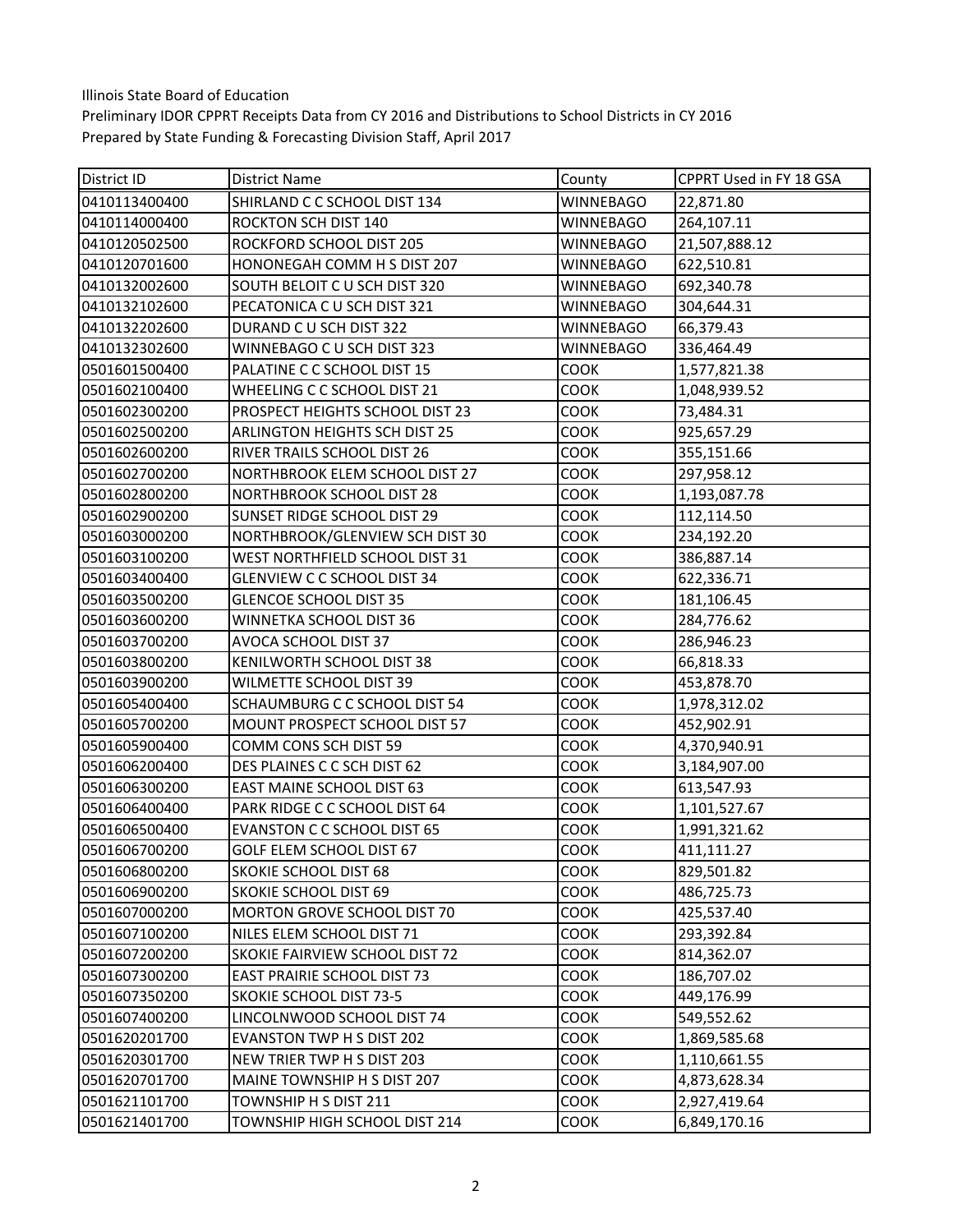| District ID   | <b>District Name</b>                | County      | CPPRT Used in FY 18 GSA |
|---------------|-------------------------------------|-------------|-------------------------|
| 0501621901700 | NILES TWP COMM HIGH SCH DIST 219    | COOK        | 4,451,843.59            |
| 0501622501700 | NORTHFIELD TWP HIGH SCH DIST 225    | COOK        | 2,412,153.98            |
| 0601607800200 | ROSEMONT ELEM SCHOOL DIST 78        | COOK        | 140,837.03              |
| 0601607900200 | PENNOYER SCHOOL DIST 79             | COOK        | 46,961.51               |
| 0601608000200 | NORRIDGE SCHOOL DIST 80             | COOK        | 146,222.24              |
| 0601608100200 | SCHILLER PARK SCHOOL DIST 81        | COOK        | 561,351.03              |
| 0601608300200 | MANNHEIM SCHOOL DIST 83             | COOK        | 2,986,972.74            |
| 0601608400200 | FRANKLIN PARK SCHOOL DIST 84        | COOK        | 772,995.12              |
| 0601608450200 | RHODES SCHOOL DIST 84-5             | <b>COOK</b> | 520,776.62              |
| 0601608550200 | RIVER GROVE SCHOOL DIST 85-5        | COOK        | 194,155.51              |
| 0601608600200 | UNION RIDGE SCHOOL DIST 86          | COOK        | 69,920.92               |
| 0601608700200 | BERKELEY SCHOOL DIST 87             | COOK        | 878,665.69              |
| 0601608800200 | BELLWOOD SCHOOL DIST 88             | <b>COOK</b> | 1,038,968.96            |
| 0601608900200 | MAYWOOD-MELROSE PARK-BROADVIEW-89   | <b>COOK</b> | 873,271.11              |
| 0601609000200 | RIVER FOREST SCHOOL DIST 90         | <b>COOK</b> | 210,124.58              |
| 0601609100200 | FOREST PARK SCHOOL DIST 91          | COOK        | 268,929.96              |
| 0601609200200 | LINDOP SCHOOL DISTRICT 92           | COOK        | 207,201.23              |
| 0601609250200 | <b>WESTCHESTER SCHOOL DIST 92-5</b> | COOK        | 199,351.46              |
| 0601609300200 | HILLSIDE SCHOOL DIST 93             | COOK        | 358,821.40              |
| 0601609400200 | KOMAREK SCHOOL DIST 94              | COOK        | 613,756.60              |
| 0601609500200 | <b>BROOKFIELD SCHOOL DIST 95</b>    | COOK        | 71,208.37               |
| 0601609600200 | RIVERSIDE SCHOOL DIST 96            | COOK        | 375,619.79              |
| 0601609700200 | OAK PARK ELEM SCHOOL DIST 97        | <b>COOK</b> | 1,403,998.22            |
| 0601609800200 | BERWYN NORTH SCHOOL DIST 98         | COOK        | 110,853.81              |
| 0601609900200 | <b>CICERO SCHOOL DISTRICT 99</b>    | <b>COOK</b> | 4,235,087.15            |
| 0601610000200 | BERWYN SOUTH SCHOOL DISTRICT 100    | COOK        | 324,275.59              |
| 0601610100200 | WESTERN SPRINGS SCHOOL DIST 101     | COOK        | 83,398.01               |
| 0601610200200 | LA GRANGE SCHOOL DIST 102           | COOK        | 482,266.13              |
| 0601610300200 | LYONS SCHOOL DIST 103               | <b>COOK</b> | 2,126,378.83            |
| 0601610500200 | LA GRANGE SCHOOL DIST 105 (SOUTH)   | COOK        | 1,162,301.34            |
| 0601610600200 | LAGRANGE HIGHLANDS SCH DIST 106     | <b>COOK</b> | 63,819.41               |
| 0601610700200 | PLEASANTDALE SCHOOL DIST 107        | <b>COOK</b> | 487,823.91              |
| 0601620001300 | OAK PARK & RIVER FOREST DIST 200    | COOK        | 1,370,457.63            |
| 0601620101700 | J S MORTON H S DISTRICT 201         | COOK        | 5,849,225.99            |
| 0601620401700 | LYONS TWP H S DIST 204              | <b>COOK</b> | 3,171,479.40            |
| 0601620801700 | RIVERSIDE BROOKFIELD TWP DIST 208   | COOK        | 363,751.82              |
| 0601620901700 | PROVISO TWP H S DIST 209            | COOK        | 3,346,576.64            |
| 0601621201600 | LEYDEN COMM H S DIST 212            | COOK        | 3,960,755.25            |
| 0601623401600 | RIDGEWOOD COMM H S DIST 234         | COOK        | 312,294.62              |
| 0601640102600 | ELMWOOD PARK C U SCH DIST 401       | COOK        | 301,647.91              |
| 0701610400200 | SUMMIT SCHOOL DIST 104              | COOK        | 801,681.53              |
| 0701610800200 | WILLOW SPRINGS SCHOOL DIST 108      | COOK        | 62,913.85               |
| 0701610900200 | INDIAN SPRINGS SCHOOL DIST 109      | COOK        | 536,669.43              |
| 0701611000200 | CENTRAL STICKNEY SCH DIST 110       | COOK        | 726,594.75              |
| 0701611100200 | <b>BURBANK SCHOOL DISTRICT 111</b>  | COOK        | 1,307,258.88            |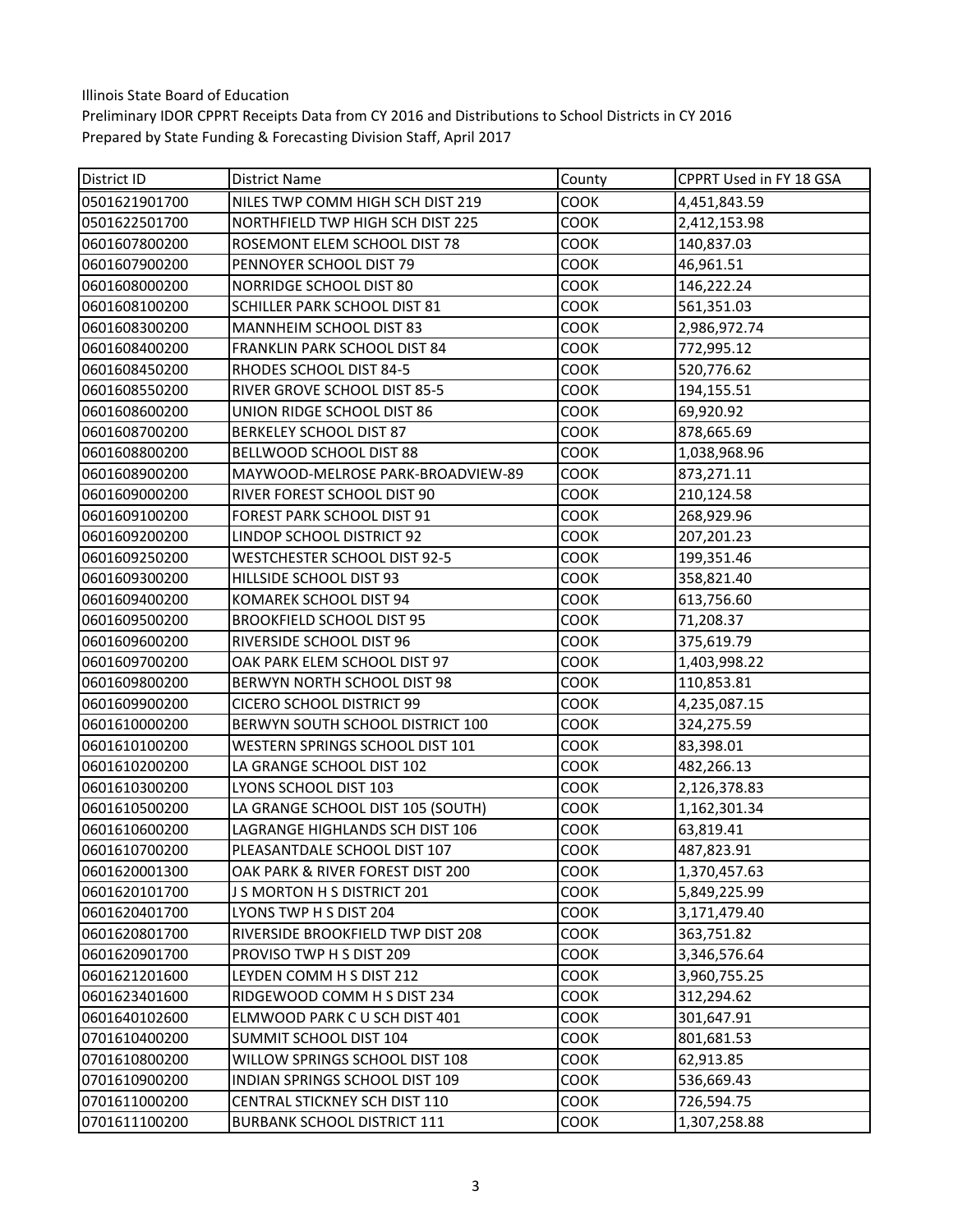| District ID   | District Name                      | County      | CPPRT Used in FY 18 GSA |
|---------------|------------------------------------|-------------|-------------------------|
| 07016113A0200 | LEMONT-BROMBEREK CSD 113A          | COOK        | 321,434.92              |
| 0701611700200 | NORTH PALOS SCHOOL DIST 117        | COOK        | 372,511.18              |
| 0701611800400 | PALOS COMM CONS SCHOOL DIST 118    | COOK        | 309,541.15              |
| 0701612200200 | RIDGELAND SCHOOL DISTRICT 122      | COOK        | 218,992.94              |
| 0701612300200 | OAK LAWN-HOMETOWN SCH DIST 123     | COOK        | 417,402.06              |
| 0701612400200 | EVERGREEN PK ELEM SCH DIST 124     | COOK        | 377,952.57              |
| 0701612500200 | <b>ATWOOD HEIGHTS DISTRICT 125</b> | COOK        | 50,494.81               |
| 0701612600200 | ALSIP-HAZLGRN-OAKLWN S DIST 126    | COOK        | 991,988.06              |
| 0701612700200 | <b>WORTH SCHOOL DISTRICT 127</b>   | COOK        | 72,389.48               |
| 0701612750200 | CHICAGO RIDGE SCHOOL DIST 127-5    | COOK        | 121,208.25              |
| 0701612800200 | PALOS HEIGHTS SCHOOL DIST 128      | COOK        | 98,895.57               |
| 0701613000200 | COOK COUNTY SCHOOL DIST 130        | COOK        | 1,333,861.94            |
| 0701613200200 | CALUMET PUBLIC SCHOOLS DIST 132    | COOK        | 110,488.64              |
| 0701613300200 | GEN GEO PATTON SCHOOL DIST 133     | COOK        | 457,876.81              |
| 0701613500200 | ORLAND SCHOOL DISTRICT 135         | COOK        | 327,285.23              |
| 0701614000200 | KIRBY SCHOOL DIST 140              | COOK        | 99,930.88               |
| 0701614200200 | FOREST RIDGE SCHOOL DIST 142       | COOK        | 76,221.74               |
| 0701614300200 | MIDLOTHIAN SCHOOL DIST 143         | COOK        | 144,533.50              |
| 0701614350200 | POSEN-ROBBINS EL SCH DIST 143-5    | COOK        | 122,014.83              |
| 0701614400200 | PRAIRIE-HILLS ELEM SCH DIST 144    | COOK        | 171,885.64              |
| 0701614500200 | ARBOR PARK SCHOOL DISTRICT 145     | COOK        | 110,199.73              |
| 0701614600400 | TINLEY PARK COMM SCH DIST 146      | COOK        | 230,933.80              |
| 0701614700200 | W HARVEY-DIXMOOR PUB SCH DIST147   | COOK        | 640,708.12              |
| 0701614800200 | DOLTON SCHOOL DISTRICT 148         | COOK        | 382,113.21              |
| 0701614900200 | DOLTON SCHOOL DISTRICT 149         | COOK        | 296,027.27              |
| 0701615000200 | SOUTH HOLLAND SCHOOL DIST 150      | COOK        | 187,187.90              |
| 0701615100200 | SOUTH HOLLAND SCHOOL DIST 151      | COOK        | 343,410.12              |
| 0701615200200 | HARVEY SCHOOL DISTRICT 152         | COOK        | 654,029.38              |
| 0701615250200 | HAZEL CREST SCHOOL DIST 152-5      | COOK        | 186,079.69              |
| 0701615300200 | HOMEWOOD SCHOOL DISTRICT 153       | COOK        | 255,171.29              |
| 0701615400200 | THORNTON SCHOOL DISTRICT 154       | COOK        | 104,323.60              |
| 0701615450200 | BURNHAM SCHOOL DISTRICT 154-5      | <b>COOK</b> | 61,716.01               |
| 0701615500200 | CALUMET CITY SCHOOL DISTRICT 155   | COOK        | 191,444.85              |
| 0701615600200 | LINCOLN ELEM SCHOOL DIST 156       | COOK        | 85,611.09               |
| 0701615700200 | HOOVER-SCHRUM MEMORIAL SD 157      | COOK        | 265,858.13              |
| 0701615800200 | LANSING SCHOOL DISTRICT 158        | COOK        | 292,168.93              |
| 0701615900200 | ELEM SCHOOL DISTRICT 159           | COOK        | 666,172.87              |
| 0701616000200 | COUNTRY CLUB HILLS SCH DIST 160    | COOK        | 64,217.34               |
| 0701616100200 | FLOSSMOOR SCHOOL DISTRICT 161      | COOK        | 192,055.47              |
| 0701616200200 | MATTESON ELEM SCHOOL DIST 162      | COOK        | 366,907.25              |
| 0701616300200 | PARK FOREST SCHOOL DIST 163        | COOK        | 464,817.68              |
| 0701616700200 | BROOKWOOD SCHOOL DIST 167          | COOK        | 322,766.10              |
| 0701616800400 | COMM CONS SCHOOL DIST 168          | COOK        | 75,229.22               |
| 0701616900200 | FORD HEIGHTS SCHOOL DISTRICT 169   | COOK        | 1,291,854.28            |
| 0701617000200 | CHICAGO HEIGHTS SCHOOL DIST 170    | COOK        | 1,278,363.81            |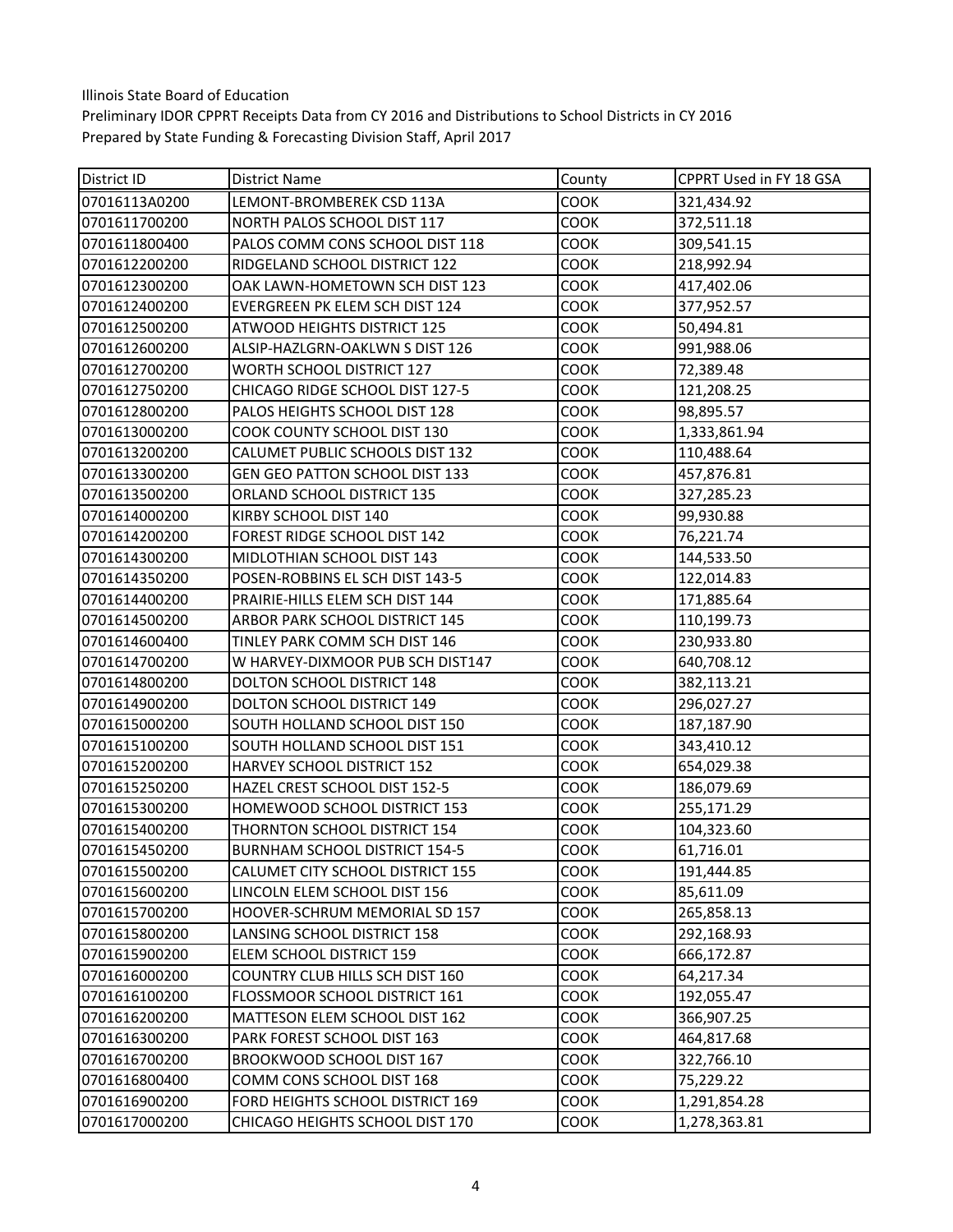| District ID   | <b>District Name</b>                  | County            | CPPRT Used in FY 18 GSA |
|---------------|---------------------------------------|-------------------|-------------------------|
| 0701617100200 | <b>SUNNYBROOK SCHOOL DISTRICT 171</b> | COOK              | 84,539.66               |
| 0701617200200 | SANDRIDGE SCHOOL DISTRICT 172         | COOK              | 27,969.44               |
| 0701619400200 | STEGER SCHOOL DISTRICT 194            | COOK              | 414,811.65              |
| 0701620501700 | THORNTON TWP H S DIST 205             | <b>COOK</b>       | 3,735,713.64            |
| 0701620601700 | BLOOM TWP HIGH SCH DIST 206           | <b>COOK</b>       | 3,057,952.74            |
| 0701621001700 | LEMONT TWP H S DIST 210               | COOK              | 368,627.41              |
| 0701621501700 | THORNTON FRACTIONAL THSD 215          | COOK              | 990,826.36              |
| 0701621701600 | ARGO COMM H S DIST 217                | COOK              | 987,578.63              |
| 0701621801600 | COMMUNITY HIGH SCHOOL DIST 218        | <b>COOK</b>       | 3,082,298.23            |
| 0701622001700 | REAVIS TWP H S DIST 220               | COOK              | 3,112,165.73            |
| 0701622701700 | RICH TWP H S DISTRICT 227             | COOK              | 1,321,651.57            |
| 0701622801600 | BREMEN COMM H S DISTRICT 228          | COOK              | 742,931.66              |
| 0701622901600 | OAK LAWN COMM H S DIST 229            | <b>COOK</b>       | 518,975.53              |
| 0701623001300 | CONS HIGH SCHOOL DISTRICT 230         | <b>COOK</b>       | 1,085,226.88            |
| 0701623101600 | EVERGREEN PARK COMM HI SCH D 231      | COOK              | 428,569.76              |
| 0701623301600 | HOMEWOOD FLOSSMOOR C H S D 233        | COOK              | 513,128.82              |
| 0800830802600 | EASTLAND COMM UNIT SCH DIST 308       | CARROLL           | 105,966.89              |
| 0800831402600 | <b>WEST CARROLL</b>                   | CARROLL           | 419,760.18              |
| 0800839902600 | CHADWICK-MILLEDGEVILLE CUSD 399       | <b>CARROLL</b>    | 85,454.12               |
| 0804311902200 | EAST DUBUQUE UNIT SCH DIST 119        | <b>JO DAVIESS</b> | 208,363.32              |
| 0804312002200 | GALENA UNIT SCHOOL DIST 120           | <b>JO DAVIESS</b> | 214,238.34              |
| 0804320502600 | WARREN COMM UNIT SCHOOL DIST 205      | <b>JO DAVIESS</b> | 109,308.85              |
| 0804320602600 | STOCKTON C U SCHOOL DIST 206          | <b>JO DAVIESS</b> | 119,521.54              |
| 0804321002600 | RIVER RIDGE C U SCH DIST 210          | <b>JO DAVIESS</b> | 158,254.41              |
| 0804321102600 | SCALES MOUND C U SCH DISTRICT 211     | <b>JO DAVIESS</b> | 47,864.71               |
| 0808914502200 | FREEPORT SCHOOL DIST 145              | <b>STEPHENSON</b> | 1,586,180.75            |
| 0808920002600 | PEARL CITY C U SCH DIST 200           | <b>STEPHENSON</b> | 54,042.75               |
| 0808920102600 | DAKOTA COMM UNIT SCH DIST 201         | <b>STEPHENSON</b> | 61,678.91               |
| 0808920202600 | LENA WINSLOW C U SCH DIST 202         | <b>STEPHENSON</b> | 168,326.33              |
| 0808920302600 | ORANGEVILLE C U SCHOOL DIST 203       | <b>STEPHENSON</b> | 28,938.40               |
| 0901000102600 | FISHER C U SCHOOL DISTRICT 1          | <b>CHAMPAIGN</b>  | 471,449.57              |
| 0901000302600 | MAHOMET-SEYMOUR C U SCH DIST 3        | <b>CHAMPAIGN</b>  | 280,071.48              |
| 0901000402600 | CHAMPAIGN COMM UNIT SCH DIST 4        | CHAMPAIGN         | 2,796,655.03            |
| 0901000702600 | TOLONO C U SCHOOL DIST 7              | CHAMPAIGN         | 204,034.68              |
| 0901000802600 | HERITAGE COMM UNIT SCH DIST 8         | CHAMPAIGN         | 121,131.15              |
| 0901011602200 | URBANA SCHOOL DIST 116                | <b>CHAMPAIGN</b>  | 1,082,216.32            |
| 0901013000400 | THOMASBORO C C SCHOOL DIST 130        | CHAMPAIGN         | 14,397.70               |
| 0901013700200 | RANTOUL CITY SCHOOL DIST 137          | CHAMPAIGN         | 210,387.39              |
| 0901014200400 | LUDLOW C C SCHOOL DIST 142            | CHAMPAIGN         | 11,695.85               |
| 0901016900400 | ST JOSEPH C C SCHOOL DIST 169         | <b>CHAMPAIGN</b>  | 43,541.71               |
| 0901018800400 | GIFFORD C C SCHOOL DIST 188           | CHAMPAIGN         | 107,873.89              |
| 0901019301700 | RANTOUL TOWNSHIP H S DIST 193         | CHAMPAIGN         | 150,232.33              |
| 0901019700400 | PRAIRIEVIEW-OGDEN CCSD 197            | CHAMPAIGN         | 50,637.57               |
| 0901030501600 | ST JOSEPH OGDEN C H S DIST 305        | CHAMPAIGN         | 90,503.00               |
| 0902700502600 | GIBSON CITY-MELVIN-SIBLEY CUSD 5      | <b>FORD</b>       | 551,943.72              |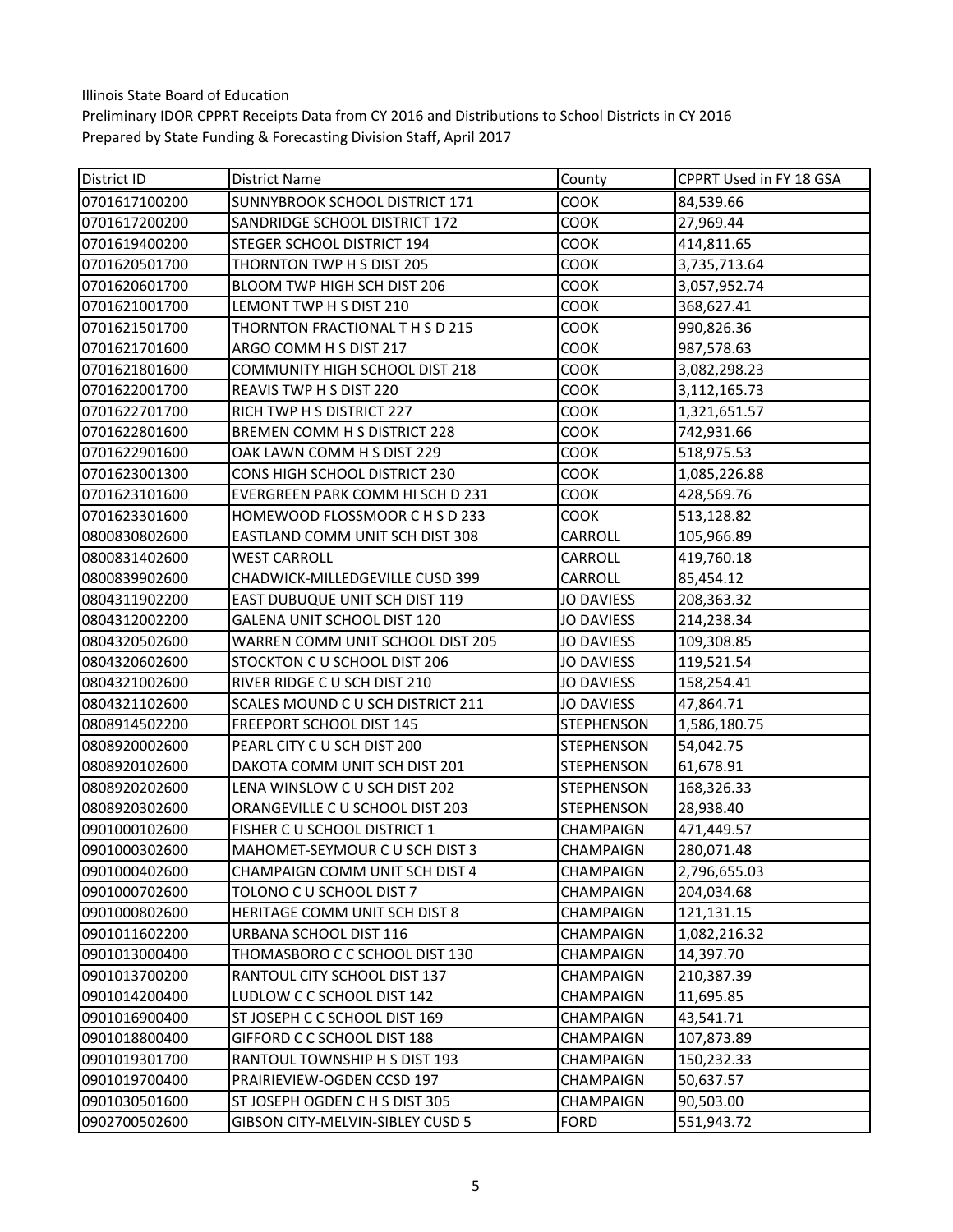| District ID   | <b>District Name</b>                 | County            | CPPRT Used in FY 18 GSA |
|---------------|--------------------------------------|-------------------|-------------------------|
| 0902701002600 | PAXTON-BUCKLEY-LODA CU DIST 10       | <b>FORD</b>       | 282,601.80              |
| 11012002C2600 | MARSHALL C U SCHOOL DIST 2C          | <b>CLARK</b>      | 211,756.87              |
| 11012003C2600 | MARTINSVILLE C U SCH DIST 3C         | <b>CLARK</b>      | 95,025.72               |
| 11012004C2600 | CASEY-WESTFIELD C U SCH DIST 4C      | <b>CLARK</b>      | 212,805.52              |
| 1101500102600 | CHARLESTON C U SCHOOL DIST 1         | COLES             | 813,820.39              |
| 1101500202600 | MATTOON C U SCHOOL DIST 2            | <b>COLES</b>      | 1,117,069.81            |
| 1101500502600 | OAKLAND C U SCHOOL DIST 5            | <b>COLES</b>      | 59,791.94               |
| 1101800302600 | NEOGA COMM UNIT SCHOOL DIST 3        | CUMBERLAND        | 161,085.23              |
| 1101807702600 | CUMBERLAND C U SCHOOL DIST 77        | <b>CUMBERLAND</b> | 127,543.35              |
| 1102130102600 | TUSCOLA C U SCHOOL DIST 301          | <b>DOUGLAS</b>    | 1,544,880.63            |
| 1102130202600 | VILLA GROVE CU SCH DIST 302          | <b>DOUGLAS</b>    | 84,739.41               |
| 1102130502600 | ARTHUR C U SCHOOL DIST 305           | <b>PIATT</b>      | 344,128.46              |
| 1102130602600 | ARCOLA C U SCHOOL DISTRICT 306       | <b>DOUGLAS</b>    | 141,832.76              |
| 1102300102600 | SHILOH COMM UNIT SCH DIST 1          | <b>EDGAR</b>      | 193,937.18              |
| 1102300302600 | KANSAS COMM UNIT SCHOOL DIST 3       | <b>EDGAR</b>      | 54,116.90               |
| 1102300402600 | PARIS COMM UNIT SCHOOL DIST 4        | EDGAR             | 113,105.96              |
| 1102300602600 | EDGAR COUNTY CU DIST 6               | <b>EDGAR</b>      | 131,214.62              |
| 1102309502500 | PARIS-UNION SCHOOL DIST 95           | <b>EDGAR</b>      | 273,447.05              |
| 1107030002600 | SULLIVAN C U SCHOOL DIST 300         | <b>MOULTRIE</b>   | 137,755.40              |
| 1107030202600 | OKAW Valley CUSD 302                 | <b>MOULTRIE</b>   | 73,149.12               |
| 1108700102600 | WINDSOR COMM UNIT SCH DIST 1         | SHELBY            | 82,289.08               |
| 11087003A2600 | <b>COWDEN-HERRICK CUD 3A</b>         | SHELBY            | 96,695.45               |
| 1108700402600 | SHELBYVILLE C U SCHOOL DIST 4        | SHELBY            | 262,271.73              |
| 11087005A2600 | STEWARDSON-STRASBURG CU DIST 5A      | SHELBY            | 69,463.71               |
| 1108702102600 | CENTRAL A & M C U DIST #21           | SHELBY            | 145,320.83              |
| 1201301002600 | CLAY CITY COMM UNIT DIST 10          | <b>CLAY</b>       | 92,149.56               |
| 1201302502600 | NORTH CLAY C U SCHOOL DISTRICT 25    | <b>CLAY</b>       | 195,469.42              |
| 1201303502600 | FLORA COMM UNIT SCH DIST 35          | <b>CLAY</b>       | 305,730.53              |
| 1201700102600 | HUTSONVILLE C U SCHOOL DIST 1        | CRAWFORD          | 387,470.82              |
| 1201700202600 | ROBINSON C U SCHOOL DIST 2           | CRAWFORD          | 821,428.37              |
| 1201700302600 | PALESTINE C U SCHOOL DIST 3          | <b>CRAWFORD</b>   | 53,267.94               |
| 1201700402600 | OBLONG C U SCHOOL DIST 4             | <b>CRAWFORD</b>   | 113,423.37              |
| 1204000102600 | JASPER COUNTY COMM UNIT DIST 1       | <b>JASPER</b>     | 938,948.37              |
| 1205101002600 | RED HILL C U SCHOOL DIST 10          | LAWRENCE          | 85,328.27               |
| 1205102002600 | LAWRENCE CO C U DISTRICT 20          | LAWRENCE          | 237,293.22              |
| 1208000102600 | EAST RICHLAND C U SCH DIST 1         | RICHLAND          | 583,286.49              |
| 1301400102600 | CARLYLE C U SCHOOL DISTRICT 1        | <b>CLINTON</b>    | 318,152.99              |
| 1301400302600 | WESCLIN C U SCHOOL DISTRICT 3        | <b>CLINTON</b>    | 79,664.50               |
| 1301401200400 | <b>BREESE SCHOOL DISTRICT 12</b>     | <b>CLINTON</b>    | 76,307.89               |
| 1301402100200 | <b>AVISTON SCHOOL DISTRICT 21</b>    | <b>CLINTON</b>    | 13,465.74               |
| 1301404600200 | WILLOW GROVE SCHOOL DISTRICT 46      | <b>CLINTON</b>    | 28,709.87               |
| 1301405700200 | <b>BARTELSO SCHOOL DISTRICT 57</b>   | <b>CLINTON</b>    | 5,772.35                |
| 1301406000200 | <b>GERMANTOWN SCHOOL DISTRICT 60</b> | <b>CLINTON</b>    | 10,861.04               |
| 1301406200200 | DAMIANSVILLE SCHOOL DISTRICT 62      | <b>CLINTON</b>    | 6,921.44                |
| 1301406300200 | ALBERS SCHOOL DISTRICT 63            | <b>CLINTON</b>    | 9,134.34                |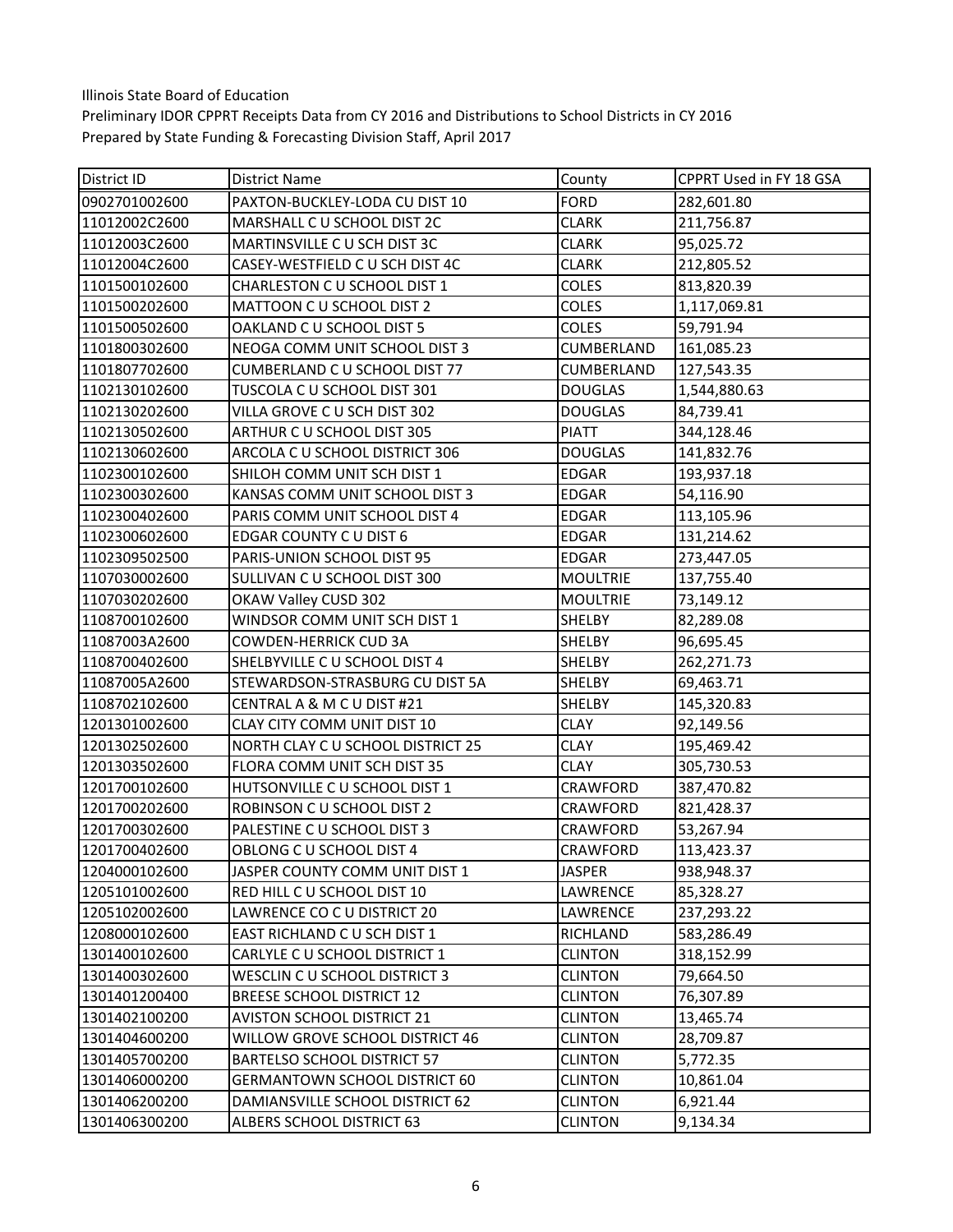| <b>District ID</b> | <b>District Name</b>                 | County            | CPPRT Used in FY 18 GSA |
|--------------------|--------------------------------------|-------------------|-------------------------|
| 1301407101600      | CENTRAL COMMUNITY H S DIST 71        | <b>CLINTON</b>    | 134,545.29              |
| 1301414150200      | ST ROSE SCHOOL DISTRICT 14-15        | <b>CLINTON</b>    | 9,823.28                |
| 1301418600200      | NORTH WAMAC SCHOOL DISTRICT 186      | <b>CLINTON</b>    | 36,432.08               |
| 1304100102600      | WALTONVILLE C U SCHOOL DIST 1        | <b>JEFFERSON</b>  | 218,735.66              |
| 1304100200400      | ROME COMM CONS SCHOOL DIST 2         | <b>JEFFERSON</b>  | 43,501.64               |
| 1304100300400      | FIELD COMM CONS SCHOOL DIST 3        | <b>JEFFERSON</b>  | 33,183.77               |
| 1304100500400      | OPDYKE-BELLE-RIVE CC SCH DIST 5      | <b>JEFFERSON</b>  | 111,270.31              |
| 1304100600400      | <b>GRAND PRAIRIE C C SCH DIST 6</b>  | <b>JEFFERSON</b>  | 13,108.25               |
| 1304101200400      | MCCLELLAN C C SCHOOL DIST 12         | <b>JEFFERSON</b>  | 15,535.53               |
| 1304107900200      | SUMMERSVILLE SCHOOL DIST 79          | <b>JEFFERSON</b>  | 25,075.56               |
| 1304108000200      | MOUNT VERNON SCHOOL DIST 80          | <b>JEFFERSON</b>  | 332,150.26              |
| 1304108200200      | BETHEL SCHOOL DISTRICT 82            | <b>JEFFERSON</b>  | 136,637.88              |
| 1304109900400      | FARRINGTON C C SCHOOL DIST 99        | <b>JEFFERSON</b>  | 11,107.07               |
| 1304117800400      | SPRING GARDEN CONS SCHL DIST 178     | <b>JEFFERSON</b>  | 42,083.59               |
| 1304120101700      | MT VERNON TWP H S DIST 201           | <b>JEFFERSON</b>  | 658,216.38              |
| 1304120902700      | WOODLAWN UNIT DIST 209               | <b>JEFFERSON</b>  | 113,463.07              |
| 1304131802700      | <b>BLUFORD UNIT DIST 318</b>         | <b>JEFFERSON</b>  | 56,504.46               |
| 1305800100300      | RACCOON CONS SCHOOL DIST 1           | <b>MARION</b>     | 41,040.30               |
| 1305800200300      | KELL CONSOLIDATED SCHOOL DIST 2      | <b>MARION</b>     | 22,154.32               |
| 1305800700400      | IUKA COMM CONS SCHOOL DIST 7         | <b>MARION</b>     | 27,557.29               |
| 1305801000400      | SELMAVILLE C C SCH DIST 10           | <b>MARION</b>     | 67,474.06               |
| 1305810002600      | PATOKA COMM UNIT SCH DIST 100        | <b>MARION</b>     | 637,866.40              |
| 1305811100200      | SALEM SCHOOL DIST 111                | <b>MARION</b>     | 279,196.87              |
| 1305813300200      | CENTRAL CITY SCHOOL DIST 133         | <b>MARION</b>     | 42,695.64               |
| 1305813500200      | CENTRALIA SCHOOL DIST 135            | <b>MARION</b>     | 713,379.78              |
| 1305820001700      | <b>CENTRALIA H S DIST 200</b>        | <b>MARION</b>     | 582,379.29              |
| 1305840102600      | SOUTH CENTRAL COMM UNIT DIST 401     | <b>MARION</b>     | 249,391.98              |
| 1305850102600      | SANDOVAL C U SCHOOL DIST 501         | <b>MARION</b>     | 105,812.88              |
| 1305860001600      | SALEM COMM H S DIST 600              | <b>MARION</b>     | 296,705.12              |
| 1305872202600      | ODIN CU SCHOOL DIST 722              | <b>MARION</b>     | 86,691.87               |
| 1309500100400      | OAKDALE C C SCHOOL DISTRICT 1        | <b>WASHINGTON</b> | 21,184.90               |
| 1309501002600      | WEST WASHINGTON CO C U DIST 10       | <b>WASHINGTON</b> | 86,894.97               |
| 1309501100400      | <b>IRVINGTON C C SCH DISTRICT 11</b> | <b>WASHINGTON</b> | 22,010.95               |
| 1309501500400      | <b>ASHLEY C C SCH DISTRICT 15</b>    | <b>WASHINGTON</b> | 58,968.66               |
| 1309504900400      | NASHVILLE C C SCH DISTRICT 49        | <b>WASHINGTON</b> | 218,878.40              |
| 1309509901600      | NASHVILLE COMM H S DISTRICT 99       | <b>WASHINGTON</b> | 248,276.95              |
| 1501629902500      | CITY OF CHICAGO SCHOOL DIST 299      | соок              | 181,335,025.66          |
| 1601942402600      | <b>GENOA KINGSTON C U S DIST 424</b> | <b>DEKALB</b>     | 147,101.74              |
| 1601942502600      | INDIAN CREEK COMM UNIT DIST 425      | <b>DEKALB</b>     | 368,498.82              |
| 1601942602600      | HIAWATHA C U SCHOOL DIST 426         | DEKALB            | 104,680.32              |
| 1601942702600      | SYCAMORE C U SCHOOL DIST 427         | DEKALB            | 705,226.51              |
| 1601942802600      | DEKALB COMM UNIT SCH DIST 428        | DEKALB            | 1,270,849.72            |
| 1601942902600      | HINCKLEY BIG ROCK C U S D 429        | DEKALB            | 153,242.47              |
| 1601943002600      | SANDWICH C U SCHOOL DIST 430         | DEKALB            | 324,307.85              |
| 1601943202600      | SOMONAUK C U SCHOOL DIST 432         | DEKALB            | 93,684.69               |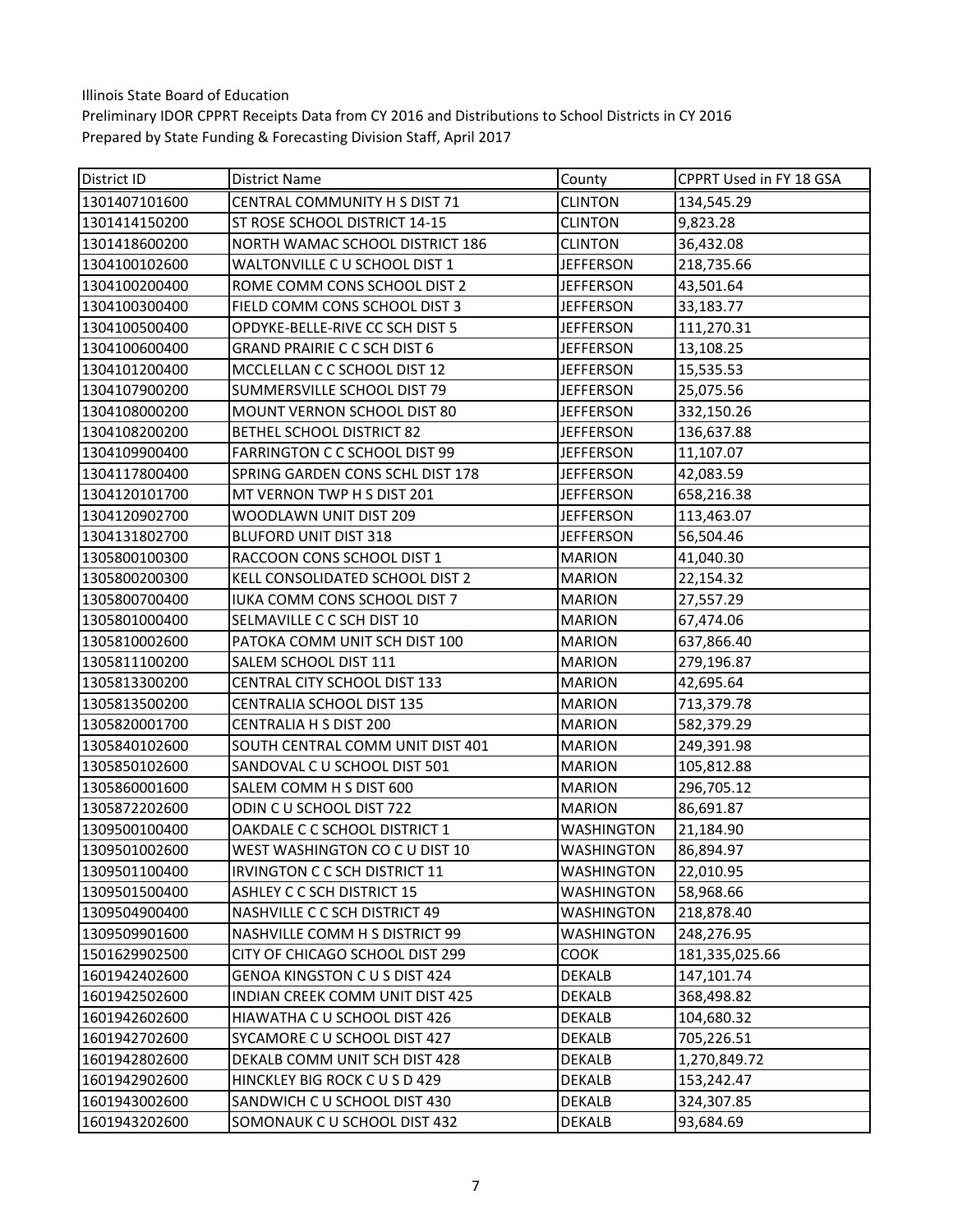| District ID   | District Name                          | County            | CPPRT Used in FY 18 GSA |
|---------------|----------------------------------------|-------------------|-------------------------|
| 1702001502600 | <b>CLINTON C U SCHOOL DIST 15</b>      | <b>DEWITT</b>     | 1,059,601.84            |
| 1702001802600 | BLUE RIDGE COMM UNIT SCH DIST 18       | <b>DEWITT</b>     | 303,943.36              |
| 1705300502600 | WOODLAND CUS DIST 5                    | LIVINGSTON        | 521,596.03              |
| 17053006J2600 | TRI POINT CU SCH DIST 6-J              | <b>LIVINGSTON</b> | 173,100.64              |
| 1705300802600 | PRAIRIE CENTRAL C U SCHOOL DIST 8      | LIVINGSTON        | 747,970.35              |
| 1705307402700 | FLANAGAN-CORNELL UNIT 74               | <b>LIVINGSTON</b> | 75,170.33               |
| 1705309001700 | PONTIAC TWP H S DIST 90                | LIVINGSTON        | 428,159.53              |
| 1705323001700 | DWIGHT TWP H S DIST 230                | LIVINGSTON        | 131,900.42              |
| 1705323200200 | DWIGHT COMMON SCHOOL DIST 232          | LIVINGSTON        | 160,613.18              |
| 1705342500400 | ROOKS CREEK C C SCH DIST 425           | LIVINGSTON        | 10,529.48               |
| 1705342600400 | CORNELL C C SCH DIST 426               | LIVINGSTON        | 23,574.87               |
| 1705342900400 | PONTIAC C C SCHOOL DIST 429            | LIVINGSTON        | 541,776.98              |
| 1705343500400 | ODELL COMM CONS SCHOOL DIST 435        | <b>LIVINGSTON</b> | 88,630.43               |
| 1705343800400 | SAUNEMIN C CONSOL SCH DIST 438         | LIVINGSTON        | 100,454.98              |
| 1705402102600 | HARTSBURG EMDEN C U S DIST 21          | LOGAN             | 68,803.83               |
| 1705402302600 | MT PULASKI COMM UNIT DIST 23           | LOGAN             | 219,298.86              |
| 1705402700200 | LINCOLN ELEM SCHOOL DIST 27            | LOGAN             | 403,884.09              |
| 1705406100400 | CHESTER-EAST LINCOLN CCS DIST 61       | LOGAN             | 127,966.57              |
| 1705408800200 | NEW HOLLAND-MIDDLETOWN E DIST 88       | LOGAN             | 60,200.41               |
| 1705409200400 | WEST LINCOLN-BROADWELL E S D #92       | LOGAN             | 145,746.55              |
| 1705440401600 | LINCOLN COMM H S DIST 404              | LOGAN             | 525,200.58              |
| 1706400202600 | LEROY COMMUNITY UNIT SCH DIST 2        | <b>MCLEAN</b>     | 86,857.77               |
| 1706400302600 | TRI VALLEY C U SCHOOL DISTRICT 3       | <b>MCLEAN</b>     | 129,767.77              |
| 1706400402600 | HEYWORTH C U SCH DIST 4                | <b>MCLEAN</b>     | 99,437.36               |
| 1706400502600 | MCLEAN COUNTY UNIT DIST NO 5           | <b>MCLEAN</b>     | 1,761,351.80            |
| 1706400702600 | LEXINGTON CU SCH DIST 7                | <b>MCLEAN</b>     | 200,484.25              |
| 1706401602600 | OLYMPIA CU SCHOOL DIST 16              | <b>MCLEAN</b>     | 348,683.46              |
| 1706401902600 | RIDGEVIEW COMM UNIT SCH DIST 19        | <b>MCLEAN</b>     | 255,138.67              |
| 1706408702500 | BLOOMINGTON SCH DIST 87                | <b>MCLEAN</b>     | 4,169,709.59            |
| 1902200200200 | BENSENVILLE SCHOOL DISTRICT 2          | <b>DUPAGE</b>     | 1,009,853.29            |
| 1902200400200 | <b>ADDISON SCHOOL DIST 4</b>           | <b>DUPAGE</b>     | 966,786.13              |
| 1902200700200 | WOOD DALE SCHOOL DISTRICT 7            | <b>DUPAGE</b>     | 343,648.90              |
| 1902201000200 | ITASCA SCHOOL DIST 10                  | <b>DUPAGE</b>     | 116,493.87              |
| 1902201100200 | MEDINAH SCHOOL DISTRICT 11             | <b>DUPAGE</b>     | 320,891.67              |
| 1902201200200 | ROSELLE SCHOOL DISTRICT 12             | <b>DUPAGE</b>     | 129,685.13              |
| 1902201300200 | <b>BLOOMINGDALE SCHOOL DISTRICT 13</b> | <b>DUPAGE</b>     | 65,387.11               |
| 1902201500200 | <b>MARQUARDT SCHOOL DISTRICT 15</b>    | <b>DUPAGE</b>     | 144,797.43              |
| 1902201600200 | QUEEN BEE SCHOOL DISTRICT 16           | <b>DUPAGE</b>     | 83,584.32               |
| 1902202000200 | KEENEYVILLE SCHOOL DISTRICT 20         | <b>DUPAGE</b>     | 28,846.99               |
| 1902202500200 | <b>BENJAMIN SCHOOL DISTRICT 25</b>     | <b>DUPAGE</b>     | 47,470.29               |
| 1902203300200 | WEST CHICAGO SCHOOL DIST 33            | <b>DUPAGE</b>     | 801,315.66              |
| 1902203400200 | WINFIELD SCHOOL DISTRICT 34            | <b>DUPAGE</b>     | 33,855.53               |
| 1902204100200 | <b>GLEN ELLYN SCHOOL DISTRICT 41</b>   | <b>DUPAGE</b>     | 1,002,399.94            |
| 1902204400200 | LOMBARD SCHOOL DISTRICT 44             | <b>DUPAGE</b>     | 762,179.24              |
| 1902204500200 | VILLA PARK SCHOOL DIST 45              | <b>DUPAGE</b>     | 299,958.18              |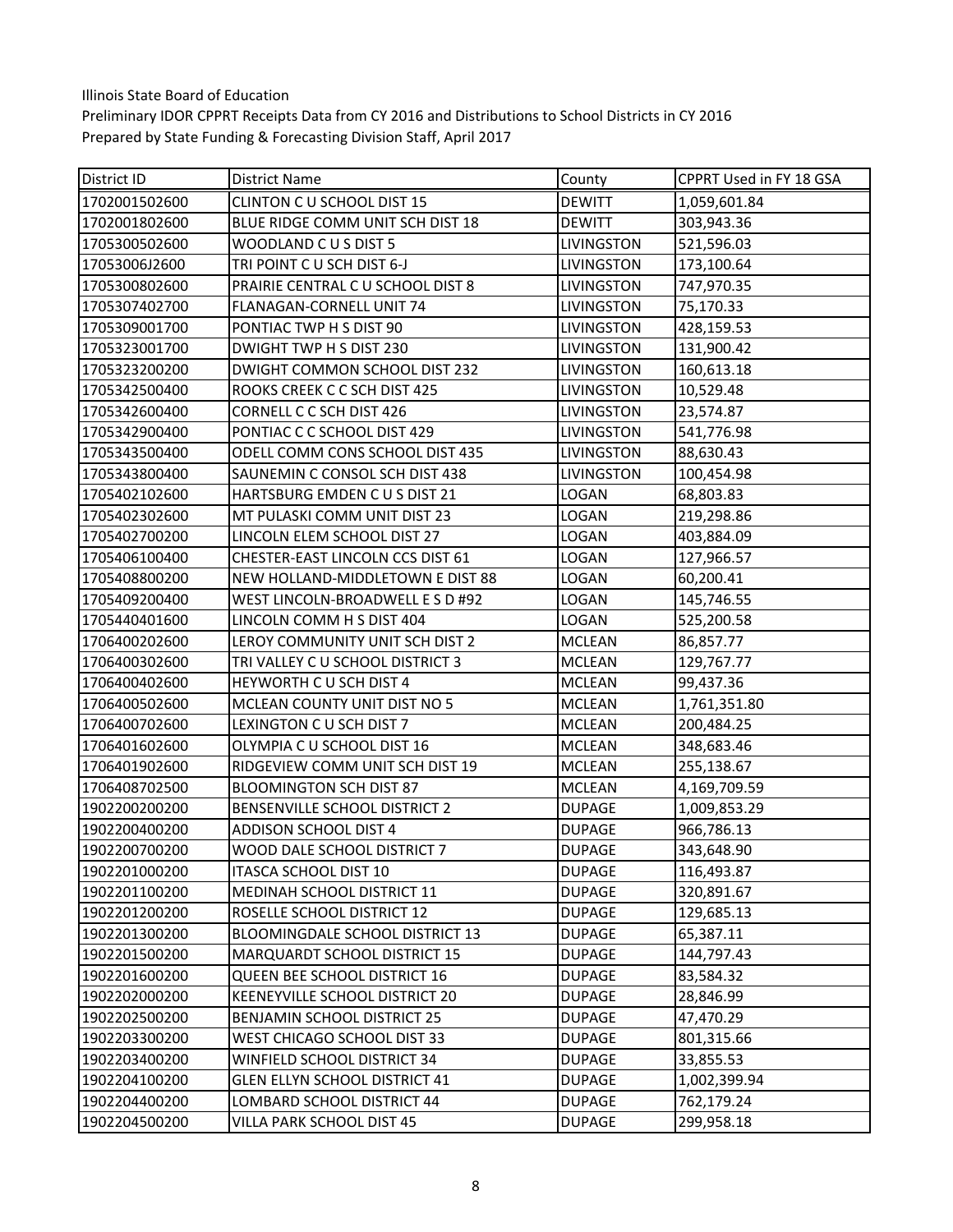| District ID   | District Name                         | County          | CPPRT Used in FY 18 GSA |
|---------------|---------------------------------------|-----------------|-------------------------|
| 1902204800200 | SALT CREEK SCHOOL DIST 48             | <b>DUPAGE</b>   | 625,195.40              |
| 1902205300200 | <b>BUTLER SCHOOL DISTRICT 53</b>      | <b>DUPAGE</b>   | 331,809.68              |
| 1902205800200 | DOWNERS GROVE GRADE SCH DIST 58       | <b>DUPAGE</b>   | 791,523.58              |
| 1902206000200 | MAERCKER SCHOOL DISTRICT 60           | <b>DUPAGE</b>   | 76,339.82               |
| 1902206100200 | DARIEN SCHOOL DIST 61                 | <b>DUPAGE</b>   | 59,743.38               |
| 1902206200200 | <b>GOWER SCHOOL DIST 62</b>           | <b>DUPAGE</b>   | 359,601.74              |
| 1902206300200 | CASS SCHOOL DIST 63                   | <b>DUPAGE</b>   | 25,724.79               |
| 1902206600200 | <b>CENTER CASS SCHOOL DIST 66</b>     | <b>DUPAGE</b>   | 82,569.19               |
| 1902206800200 | WOODRIDGE SCHOOL DIST 68              | <b>DUPAGE</b>   | 164,238.12              |
| 1902208601700 | HINSDALE TWP H S DIST 86              | <b>DUPAGE</b>   | 1,089,942.21            |
| 1902208701700 | <b>GLENBARD TWP H S DIST 87</b>       | <b>DUPAGE</b>   | 2,225,142.40            |
| 1902208801600 | DU PAGE HIGH SCHOOL DIST 88           | <b>DUPAGE</b>   | 1,546,218.54            |
| 1902208900400 | GLEN ELLYN C C SCHOOL DIST 89         | <b>DUPAGE</b>   | 192,041.45              |
| 1902209300400 | <b>COMMUNITY CONSOLIDATED S D 93</b>  | <b>DUPAGE</b>   | 415,294.19              |
| 1902209401600 | <b>COMMUNITY HIGH SCH DISTRICT 94</b> | <b>DUPAGE</b>   | 988,430.84              |
| 1902209901600 | COMMUNITY HIGH SCHOOL DIST 99         | <b>DUPAGE</b>   | 924,187.55              |
| 1902210001600 | FENTON COMM H S DIST 100              | <b>DUPAGE</b>   | 1,222,753.73            |
| 1902210801600 | LAKE PARK COMM H S DIST 108           | <b>DUPAGE</b>   | 573,886.05              |
| 1902218000400 | <b>COMMUNITY CONS SCH DIST 180</b>    | <b>DUPAGE</b>   | 119,038.18              |
| 1902218100400 | HINSDALE C C SCHOOL DIST 181          | <b>DUPAGE</b>   | 489,816.48              |
| 1902220002600 | COMMUNITY UNIT SCHOOL DIST 200        | <b>DUPAGE</b>   | 2,009,685.72            |
| 1902220102600 | WESTMONT C U SCHOOL DIST 201          | <b>DUPAGE</b>   | 286,807.35              |
| 1902220202600 | LISLE CU SCH DIST 202                 | <b>DUPAGE</b>   | 334,946.28              |
| 1902220302600 | NAPERVILLE C U DIST 203               | <b>DUPAGE</b>   | 2,336,015.16            |
| 1902220402600 | INDIAN PRAIRIE C U SCH DIST 204       | <b>DUPAGE</b>   | 2,399,623.89            |
| 1902220502600 | ELMHURST SCHOOL DIST 205              | <b>DUPAGE</b>   | 1,958,745.15            |
| 2002400102600 | EDWARDS COUNTY CU SCH DIST 1          | EDWARDS         | 177,069.02              |
| 2003000702600 | GALLATIN C U SCHOOL DISTRICT 7        | <b>GALLATIN</b> | 369,656.67              |
| 2003301002600 | HAMILTON CO C U SCHOOL DIST 10        | <b>HAMILTON</b> | 277,249.54              |
| 2003500102600 | HARDIN CO COMM UNIT DIST 1            | <b>HARDIN</b>   | 325,651.67              |
| 2007600102600 | POPE CO COMM UNIT DIST 1              | <b>POPE</b>     | 62,216.34               |
| 2008300102600 | <b>GALATIA C U SCHOOL DIST 1</b>      | <b>SALINE</b>   | 29,744.76               |
| 2008300202600 | <b>CARRIER MILLS-STONEFORT CUSD 2</b> | SALINE          | 84,710.62               |
| 2008300302600 | HARRISBURG C U SCHOOL DIST 3          | SALINE          | 310,216.32              |
| 2008300402600 | ELDORADO COMM UNIT DISTRICT 4         | SALINE          | 225,522.50              |
| 2009301702400 | ALLENDALE C C SCHOOL DIST 17          | <b>WABASH</b>   | 21,553.67               |
| 2009334802600 | WABASH C U SCH DIST 348               | WABASH          | 718,623.12              |
| 2009600600400 | NEW HOPE C C SCHOOL DIST 6            | <b>WAYNE</b>    | 15,132.70               |
| 2009601400400 | GEFF C C SCHOOL DISTRICT 14           | WAYNE           | 8,856.99                |
| 2009601700400 | JASPER COMM CONS SCHOOL DIST 17       | <b>WAYNE</b>    | 9,074.24                |
| 2009610002600 | WAYNE CITY C U SCHOOL DIST 100        | WAYNE           | 118,262.87              |
| 2009611200400 | FAIRFIELD PUBLIC SCHOOL DIST 112      | WAYNE           | 68,875.20               |
| 2009620002600 | NORTH WAYNE C U SCHOOL DIST 200       | WAYNE           | 207,151.25              |
| 2009622501600 | FAIRFIELD COMM H S DIST 225           | WAYNE           | 99,011.28               |
| 2009700102600 | <b>GRAYVILLE C U SCHOOL DIST 1</b>    | <b>WHITE</b>    | 87,672.29               |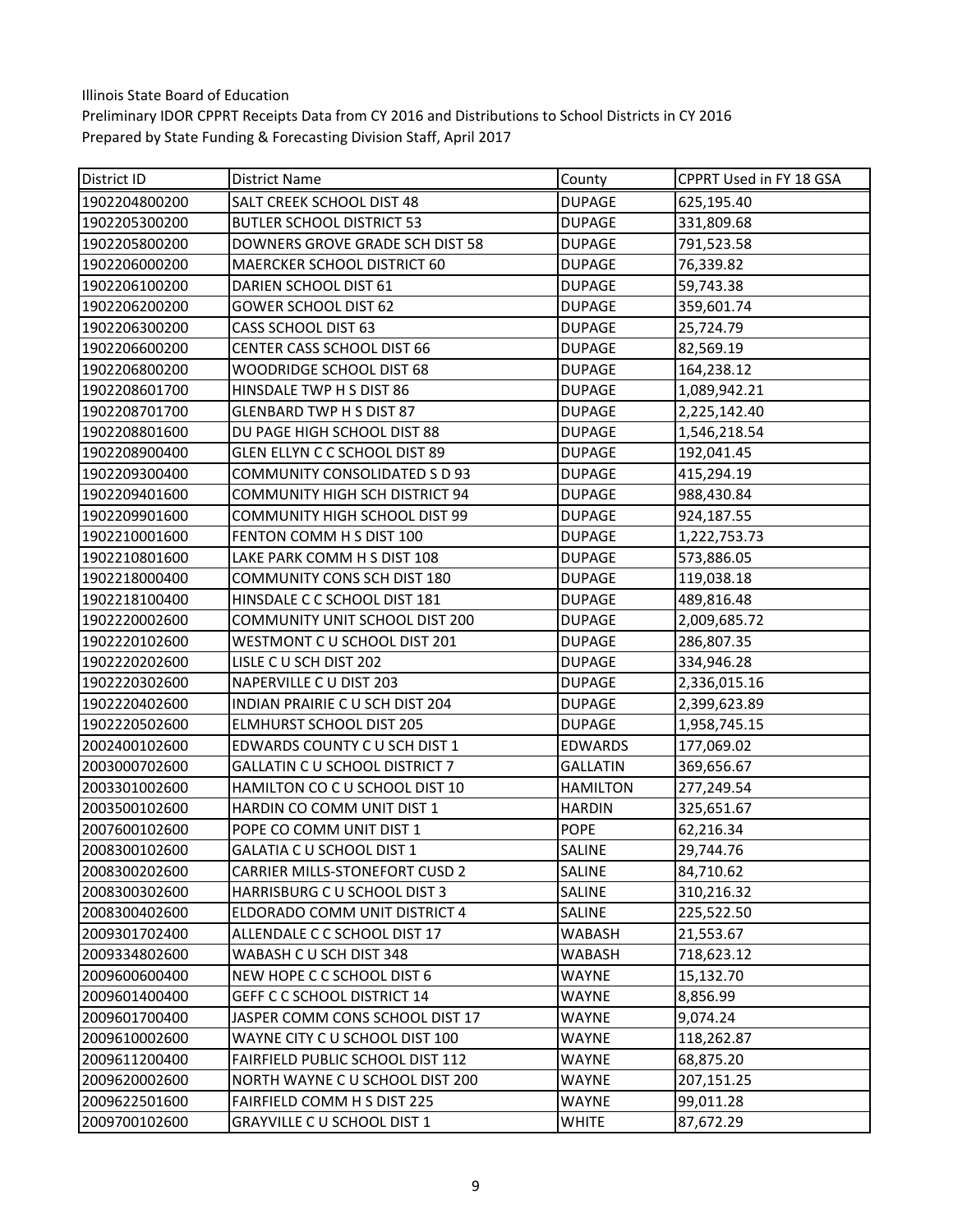| <b>District ID</b> | <b>District Name</b>                    | County          | CPPRT Used in FY 18 GSA |
|--------------------|-----------------------------------------|-----------------|-------------------------|
| 2009700302600      | NORRIS CITY-OMAHA-ENFIELD CUSD 3        | WHITE           | 117,214.48              |
| 2009700502600      | CARMI-WHITE COUNTY C U S DIST 5         | WHITE           | 348,183.25              |
| 2102804700400      | BENTON COMM CONS SCH DIST 47            | <b>FRANKLIN</b> | 209,228.44              |
| 2102809100400      | AKIN COMM CONS SCHOOL DIST 91           | FRANKLIN        | 10,864.16               |
| 2102809902600      | <b>CHRISTOPHER UNIT 99</b>              | <b>FRANKLIN</b> | 78,120.98               |
| 2102810301300      | BENTON CONS HIGH SCHOOL DIST 103        | <b>FRANKLIN</b> | 227,266.46              |
| 2102811500400      | <b>EWING NORTHERN C C DISTRICT 115</b>  | <b>FRANKLIN</b> | 18,903.77               |
| 2102816802600      | FRANKFORT COMM UNIT SCH DIST 168        | <b>FRANKLIN</b> | 306,268.33              |
| 2102817402600      | THOMPSONVILLE CUSD 174                  | <b>FRANKLIN</b> | 48,892.19               |
| 2102818802600      | ZEIGLER-ROYALTON C U S DIST 188         | <b>FRANKLIN</b> | 83,544.62               |
| 2102819602600      | SESSER-VALIER COMM UNIT S D 196         | <b>FRANKLIN</b> | 215,896.43              |
| 2104400102600      | <b>GOREVILLE COMM UNIT DIST 1</b>       | JOHNSON         | 186,172.05              |
| 2104403200300      | NEW SIMPSON HILL CONS DIST 32           | <b>JOHNSON</b>  | 51,003.82               |
| 2104404300300      | BUNCOMBE CONS SCHOOL DIST 43            | <b>JOHNSON</b>  | 50,343.31               |
| 2104405500200      | VIENNA SCHOOL DIST 55                   | <b>JOHNSON</b>  | 118,809.44              |
| 2104406400200      | CYPRESS SCHOOL DIST 64                  | <b>JOHNSON</b>  | 43,493.26               |
| 2104413301700      | VIENNA H S DISTRICT 133                 | <b>JOHNSON</b>  | 261,813.83              |
| 2106100102600      | <b>MASSAC UNIT DISTRICT #1</b>          | <b>MASSAC</b>   | 838,333.12              |
| 2106103802600      | JOPPA-MAPLE GROVE UNIT DIST 38          | <b>MASSAC</b>   | 674,137.93              |
| 2110000102600      | JOHNSTON CITY C U SCH DIST 1            | WILLIAMSON      | 252,316.98              |
| 2110000202600      | MARION COMM UNIT SCH DIST 2             | WILLIAMSON      | 650,439.99              |
| 2110000302600      | CRAB ORCHARD C U SCH DIST 3             | WILLIAMSON      | 258,186.37              |
| 2110000402600      | <b>HERRIN C U SCH DIST 4</b>            | WILLIAMSON      | 258,006.07              |
| 2110000502600      | CARTERVILLE C U SCH DIST 5              | WILLIAMSON      | 188,364.82              |
| 2403200102600      | COAL CITY C U SCHOOL DISTRICT 1         | <b>GRUNDY</b>   | 1,395,917.97            |
| 24032002C0200      | MAZON-VERONA-KINSMAN ESD 2C             | <b>GRUNDY</b>   | 232,109.73              |
| 24032024C0400      | NETTLE CREEK C C SCH DIST 24C           | <b>GRUNDY</b>   | 23,483.46               |
| 2403205400200      | <b>MORRIS SCHOOL DISTRICT 54</b>        | <b>GRUNDY</b>   | 312,452.00              |
| 24032060C0400      | SARATOGA COMM CONS S DIST 60C           | <b>GRUNDY</b>   | 115,352.55              |
| 24032072C0400      | GARDNER COMM CONS SCH DIST 72C          | <b>GRUNDY</b>   | 48,182.13               |
| 2403207301700      | <b>GARDNER S WILMINGTON THS DIST 73</b> | <b>GRUNDY</b>   | 60,415.52               |
| 2403207400300      | SOUTH WILMINGTON CONS SCH DIST 74       | <b>GRUNDY</b>   | 5,923.86                |
| 2403207500200      | <b>BRACEVILLE SCHOOL DIST 75</b>        | <b>GRUNDY</b>   | 12,691.03               |
| 2403210101600      | <b>MORRIS COMM HIGH SCH DIST 101</b>    | <b>GRUNDY</b>   | 388,408.66              |
| 2403211101600      | MINOOKA COMM H S DISTRICT 111           | <b>GRUNDY</b>   | 581,178.85              |
| 2403220100400      | MINOOKA COMM CONS S DIST 201            | <b>GRUNDY</b>   | 339,300.60              |
| 2404701801600      | NEWARK COMM H S DIST 18                 | KENDALL         | 83,490.14               |
| 2404706600400      | NEWARK COMM CONS SCH DIST 66            | KENDALL         | 66,384.71               |
| 2404708802600      | PLANO COMM UNIT SCHOOL DIST 88          | <b>KENDALL</b>  | 959,084.25              |
| 2404709000400      | LISBON COMM CONS SCH DIST 90            | <b>KENDALL</b>  | 41,960.88               |
| 2404711502600      | YORKVILLE COMM UNIT SCH DIST 115        | KENDALL         | 423,656.22              |
| 2404730802600      | OSWEGO COMM UNIT SCHOOL DIST 308        | KENDALL         | 1,820,371.81            |
| 2602900102600      | ASTORIA COMM UNIT SCH DIST 1            | <b>FULTON</b>   | 78,924.23               |
| 2602900202600      | VIT COMM UNIT SCH DISTRICT 2            | <b>FULTON</b>   | 499,564.42              |
| 2602900302600      | COMM UNIT SCH DIST 3 FULTON CTY         | <b>FULTON</b>   | 279,631.35              |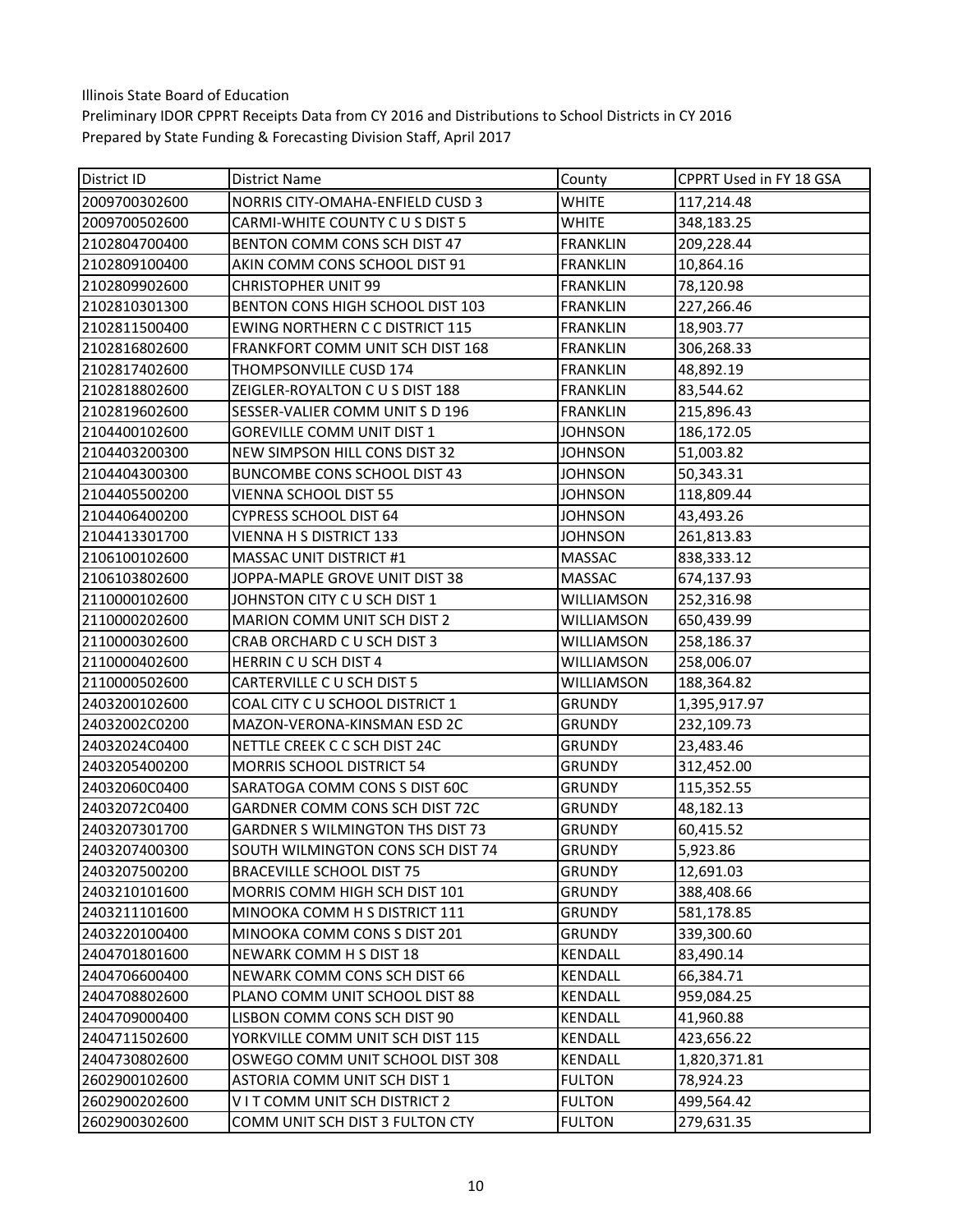| District ID   | District Name                          | County           | CPPRT Used in FY 18 GSA |
|---------------|----------------------------------------|------------------|-------------------------|
| 2602900402600 | SPOON RIVER VALLEY C U S DIST 4        | <b>FULTON</b>    | 391,502.34              |
| 2602906602500 | <b>CANTON UNION SCHOOL DIST 66</b>     | <b>FULTON</b>    | 3,424,383.87            |
| 2602909702600 | LEWISTOWN SCHOOL DIST 97               | <b>FULTON</b>    | 396,645.23              |
| 2603431602600 | WARSAW COMM UNIT SCH DISTRICT 316      | <b>HANCOCK</b>   | 53,265.18               |
| 2603431700400 | <b>CARTHAGE ESD 317</b>                | <b>HANCOCK</b>   | 89,605.23               |
| 2603432502600 | NAUVOO-COLUSA C U S DIST 325           | <b>HANCOCK</b>   | 86,892.21               |
| 2603432700400 | DALLAS ESD 327                         | <b>HANCOCK</b>   | 74,012.73               |
| 2603432802400 | HAMILTON C C SCHOOL DIST 328           | <b>HANCOCK</b>   | 65,833.14               |
| 2603433702600 | SOUTHEASTERN C U SCH DIST 337          | <b>HANCOCK</b>   | 64,818.66               |
| 2603434700400 | LA HARPE CUSD 347                      | <b>HANCOCK</b>   | 51,267.14               |
| 2606210302600 | <b>WEST PRAIRIE</b>                    | <b>MCDONOUGH</b> | 101,950.03              |
| 2606217002600 | <b>BUSHNELL PRAIRIE CITY CUS D 170</b> | <b>MCDONOUGH</b> | 127,446.31              |
| 2606218502600 | MACOMB COMM UNIT SCH DIST 185          | <b>MCDONOUGH</b> | 439,409.36              |
| 2608500502600 | SCHUYLER-INDUSTRY                      | <b>SCHUYLER</b>  | 113,171.70              |
| 2800601700400 | OHIO COMM CONS SCHOOL DIST 17          | <b>BUREAU</b>    | 28,532.44               |
| 2800608400400 | MALDEN COMM CONS SCH DIST 84           | <b>BUREAU</b>    | 27,457.12               |
| 2800609200200 | <b>CHERRY SCHOOL DIST 92</b>           | <b>BUREAU</b>    | 8,882.66                |
| 2800609400400 | LADD COMM CONS SCHOOL DIST 94          | <b>BUREAU</b>    | 58,454.04               |
| 2800609800200 | DALZELL SCHOOL DISTRICT 98             | <b>BUREAU</b>    | 4,139.57                |
| 2800609900400 | SPRING VALLEY C C SCH DIST 99          | <b>BUREAU</b>    | 77,303.34               |
| 2800610302200 | DEPUE UNIT SCHOOL DIST 103             | <b>BUREAU</b>    | 79,464.53               |
| 2800611500200 | PRINCETON ELEM SCHOOL DIST 115         | <b>BUREAU</b>    | 305,498.90              |
| 2800630302600 | LA MOILLE C U SCHOOL DIST 303          | <b>BUREAU</b>    | 78,532.94               |
| 2800634002600 | <b>BUREAU VALLEY CUSD 340</b>          | <b>BUREAU</b>    | 425,440.51              |
| 2800650001500 | PRINCETON HIGH SCH DIST 500            | <b>BUREAU</b>    | 227,292.14              |
| 2800650201700 | HALL HIGH SCH DIST 502                 | <b>BUREAU</b>    | 131,875.12              |
| 2800650501600 | OHIO COMMUNITY H S DIST 505            | <b>BUREAU</b>    | 25,999.63               |
| 2803719000200 | COLONA SCHOOL DISTRICT 190             | <b>HENRY</b>     | 70,979.41               |
| 2803722302600 | ORION COMM UNIT SCHOOL DIST 223        | <b>HENRY</b>     | 257,603.50              |
| 2803722402600 | GALVA COMM UNIT SCH DIST 224           | <b>HENRY</b>     | 134,979.43              |
| 2803722502600 | ALWOOD COMM UNIT SCH DIST 225          | <b>HENRY</b>     | 165,353.14              |
| 2803722602600 | ANNAWAN COMM UNIT SCH DIST 226         | <b>HENRY</b>     | 159,915.38              |
| 2803722702600 | CAMBRIDGE C U SCH DIST 227             | <b>HENRY</b>     | 77,060.43               |
| 2803722802600 | <b>GENESEO COMM UNIT SCH DIST 228</b>  | <b>HENRY</b>     | 455,579.73              |
| 2803722902600 | KEWANEE COMM UNIT SCH DIST 229         | <b>HENRY</b>     | 449,498.46              |
| 2803723002600 | WETHERSFIELD C U SCH DIST 230          | <b>HENRY</b>     | 158,445.72              |
| 2808800102600 | BRADFORD COMM UNIT SCH DIST 1          | STARK            | 60,172.58               |
| 2808810002600 | STARK COUNTY C U SCH DIST 100          | <b>STARK</b>     | 239,611.29              |
| 3000200102200 | CAIRO UNIT SCHOOL DISTRICT 1           | ALEXANDER        | 252,594.32              |
| 3000200502600 | EGYPTIAN COMM UNIT SCH DIST 5          | ALEXANDER        | 148,882.53              |
| 3003908600300 | DESOTO CONS SCHOOL DISTRICT 86         | <b>JACKSON</b>   | 191,792.90              |
| 3003909500200 | CARBONDALE ELEM SCH DIST 95            | <b>JACKSON</b>   | 457,289.50              |
| 3003913000400 | GIANT CITY C C SCHOOL DIST 130         | <b>JACKSON</b>   | 6,226.87                |
| 3003914000400 | UNITY POINT C C SCHOOL DIST 140        | <b>JACKSON</b>   | 21,467.89               |
| 3003916501600 | CARBONDALE COMM H S DISTRICT 165       | <b>JACKSON</b>   | 702,249.82              |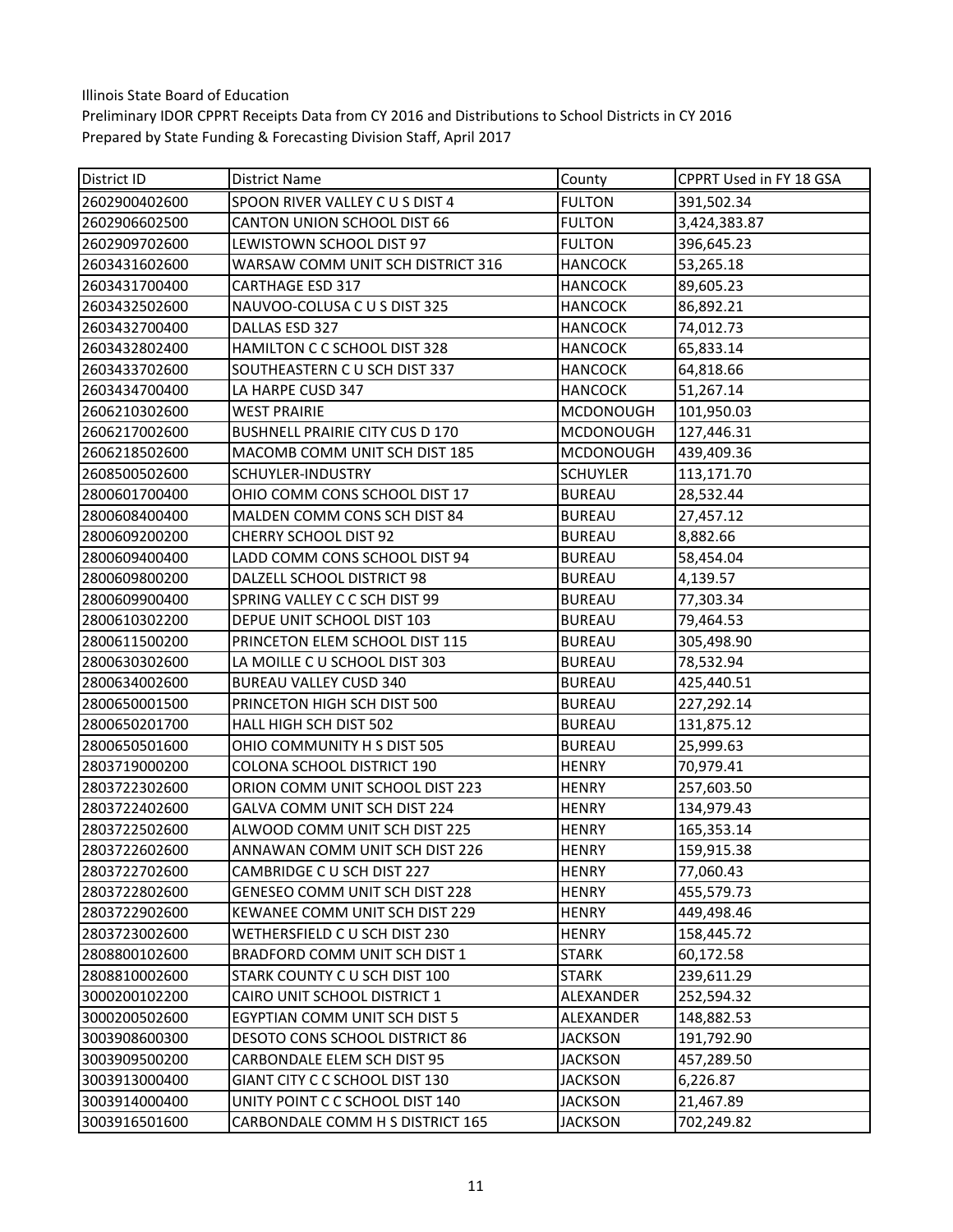| <b>District ID</b> | <b>District Name</b>               | County          | CPPRT Used in FY 18 GSA |
|--------------------|------------------------------------|-----------------|-------------------------|
| 3003917602600      | TRICO COMM UNIT SCH DISTRICT 176   | <b>JACKSON</b>  | 1,288,887.02            |
| 3003918602600      | MURPHYSBORO C U SCH DIST 186       | <b>JACKSON</b>  | 335,023.29              |
| 3003919602600      | ELVERADO C U SCHOOL DIST 196       | <b>JACKSON</b>  | 72,134.25               |
| 3007300500200      | TAMAROA SCHOOL DIST 5              | PERRY           | 17,267.86               |
| 3007305000200      | PINCKNEYVILLE SCH DIST 50          | PERRY           | 139,396.71              |
| 3007310101600      | PINCKNEYVILLE COMM H S DIST 101    | PERRY           | 273,401.98              |
| 3007320400400      | <b>COMMUNITY CONS SCH DIST 204</b> | <b>PERRY</b>    | 196,135.57              |
| 3007330002600      | DU QUOIN C U SCHOOL DISTRICT 300   | PERRY           | 381,809.90              |
| 3007710002600      | CENTURY COMM UNIT SCH DIST 100     | PULASKI         | 118,892.08              |
| 3007710102600      | MERIDIAN C U SCH DISTRICT 101      | PULASKI         | 109,958.08              |
| 3009101600400      | LICK CREEK C C SCH DISTRICT 16     | <b>UNION</b>    | 12,885.38               |
| 3009101702200      | COBDEN SCH UNIT DIST 17            | <b>UNION</b>    | 68,066.06               |
| 3009103700400      | ANNA C C SCH DIST 37               | <b>UNION</b>    | 113,883.53              |
| 3009104300400      | JONESBORO C C SCHOOL DIST 43       | <b>UNION</b>    | 46,217.89               |
| 3009106602200      | DONGOLA SCH UNIT DIST 66           | <b>UNION</b>    | 35,828.28               |
| 3009108101600      | ANNA JONESBORO COMM H S DIST 81    | <b>UNION</b>    | 154,300.52              |
| 3009108402600      | SHAWNEE C U SCH DIST 84            | <b>UNION</b>    | 428,130.37              |
| 3104504602200      | <b>SCHOOL DISTRICT 46</b>          | <b>KANE</b>     | 3,621,766.81            |
| 3104510102200      | BATAVIA UNIT SCHOOL DIST 101       | <b>KANE</b>     | 549,136.05              |
| 3104512902200      | AURORA WEST UNIT SCHOOL DIST 129   | <b>KANE</b>     | 2,030,095.82            |
| 3104513102200      | AURORA EAST UNIT SCHOOL DIST 131   | <b>KANE</b>     | 3,289,329.57            |
| 3104530002600      | COMM UNIT SCH DIST 300             | <b>KANE</b>     | 1,615,284.06            |
| 3104530102600      | CENTRAL COMM UNIT SCH DIST 301     | <b>KANE</b>     | 130,056.66              |
| 3104530202600      | KANELAND C U SCHOOL DIST 302       | <b>KANE</b>     | 282,464.32              |
| 3104530302600      | ST CHARLES C U SCHOOL DIST 303     | <b>KANE</b>     | 1,078,033.55            |
| 3104530402600      | GENEVA COMM UNIT SCH DIST 304      | <b>KANE</b>     | 893,256.74              |
| 3203800302600      | DONOVAN COMM UNIT SCHOOL DIST 3    | <b>IROQUOIS</b> | 78,555.47               |
| 3203800402600      | CENTRAL COMM UNIT SCHOOL DIST 4    | <b>IROQUOIS</b> | 191,755.60              |
| 3203800602600      | CISSNA PARK COMM UNIT SCH DIST 6   | <b>IROQUOIS</b> | 68,855.16               |
| 3203800902600      | IROQUOIS CO C U SCHOOL DIST 9      | <b>IROQUOIS</b> | 384,148.90              |
| 3203801002600      | <b>IROQUOIS WEST CUS DIST 10</b>   | <b>IROQUOIS</b> | 198,548.43              |
| 3203812402600      | MILFORD AREA PUBLIC SCHL DIST 124  | <b>IROQUOIS</b> | 188,473.49              |
| 3203824902600      | CRESCENT-IROQUOIS                  | <b>IROQUOIS</b> | 41,566.46               |
| 3204600102600      | MOMENCE COMM UNIT SCH DIST 1       | KANKAKEE        | 198,428.24              |
| 3204600202600      | HERSCHER COMM UNIT SCH DIST 2      | KANKAKEE        | 1,541,638.22            |
| 3204600502600      | MANTENO COMM UNIT SCH DIST 5       | <b>KANKAKEE</b> | 159,491.88              |
| 3204600602600      | GRANT PARK CU SCHOOL DIST 6        | KANKAKEE        | 340,787.13              |
| 3204605300200      | <b>BOURBONNAIS SCHOOL DIST 53</b>  | <b>KANKAKEE</b> | 300,944.87              |
| 3204606100200      | <b>BRADLEY SCHOOL DIST 61</b>      | KANKAKEE        | 385,589.49              |
| 3204611102500      | KANKAKEE SCHOOL DIST 111           | KANKAKEE        | 1,827,324.91            |
| 3204625600400      | ST ANNE C C SCHOOL DIST 256        | KANKAKEE        | 103,788.55              |
| 3204625800400      | ST GEORGE C C SCHOOL DIST 258      | KANKAKEE        | 8,110.72                |
| 3204625900400      | PEMBROKE C C SCHOOL DISTRICT 259   | KANKAKEE        | 41,369.24               |
| 3204630201600      | ST ANNE COMM H S DIST 302          | KANKAKEE        | 114,383.76              |
| 3204630701600      | BRADLEY BOURBONNAIS C HS D 307     | KANKAKEE        | 584,941.44              |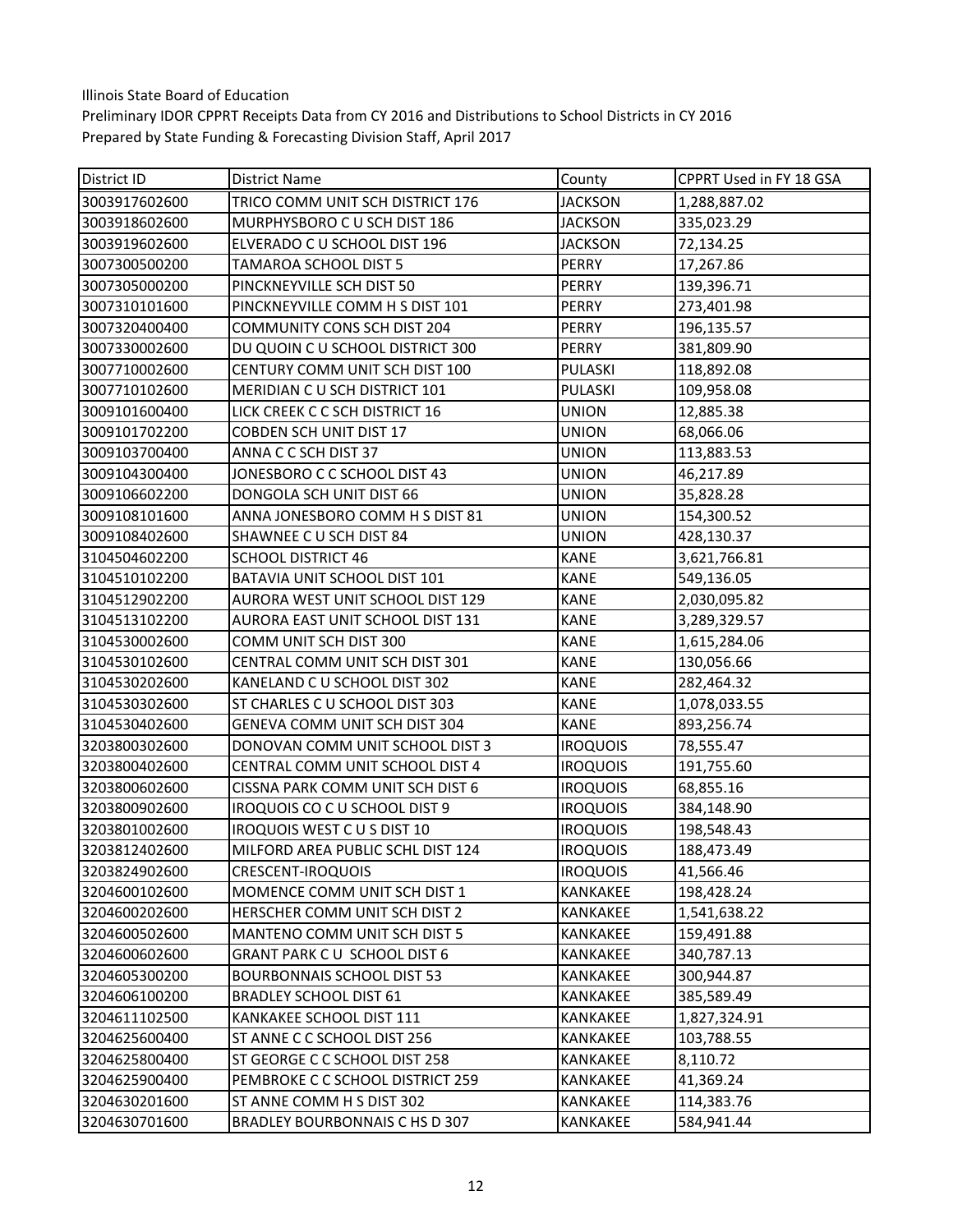| District ID   | District Name                           | County           | CPPRT Used in FY 18 GSA |
|---------------|-----------------------------------------|------------------|-------------------------|
| 3303623502600 | <b>WEST CENTRAL</b>                     | <b>HENDERSON</b> | 221,637.23              |
| 3304820202600 | KNOXVILLE C U SCHOOL DIST 202           | <b>KNOX</b>      | 199,437.47              |
| 3304820502600 | GALESBURG C U SCHOOL DIST 205           | <b>KNOX</b>      | 1,524,387.53            |
| 3304820802600 | ROW V A COMM UNIT SCH DIST 208          | KNOX             | 350,378.49              |
| 3304821002600 | WILLIAMSFIELD CUS DIST 210              | <b>KNOX</b>      | 69,003.90               |
| 3304827602600 | <b>ABINGDON - AVON CUSD 276</b>         | <b>KNOX</b>      | 132,874.97              |
| 3306640402600 | MERCER COUNTY SD 404                    | <b>MERCER</b>    | 784,281.85              |
| 3309423802600 | MONMOUTH-ROSEVILLE                      | WARREN           | 327,261.29              |
| 3309430402600 | UNITED CUSD 304                         | WARREN           | 417,438.45              |
| 3404900100200 | WINTHROP HARBOR SCHOOL DIST 1           | LAKE             | 20,684.32               |
| 3404900300400 | BEACH PARK C C SCHOOL DIST 3            | LAKE             | 96,169.54               |
| 3404900600200 | ZION ELEMENTARY SCHOOL DISTRICT 6       | LAKE             | 1,236,476.79            |
| 3404902400400 | MILLBURN C C SCHOOL DIST 24             | LAKE             | 18,411.68               |
| 3404903300200 | <b>EMMONS SCHOOL DISTRICT 33</b>        | LAKE             | 12,499.45               |
| 3404903400400 | ANTIOCH C C SCHOOL DISTRICT 34          | LAKE             | 209,169.70              |
| 3404903600200 | <b>GRASS LAKE SCHOOL DIST 36</b>        | LAKE             | 12,396.41               |
| 3404903700200 | <b>GAVIN SCHOOL DIST 37</b>             | LAKE             | 32,311.92               |
| 3404903800200 | BIG HOLLOW SCHOOL DIST 38               | LAKE             | 186,026.19              |
| 3404904100400 | LAKE VILLA C C SCHOOL DIST 41           | LAKE             | 78,097.82               |
| 3404904600400 | <b>GRAYSLAKE C C SCHOOL DISTRICT 46</b> | LAKE             | 134,459.53              |
| 3404905000400 | WOODLAND C C SCHOOL DIST 50             | LAKE             | 516,332.30              |
| 3404905600200 | <b>GURNEE SCHOOL DIST 56</b>            | LAKE             | 506,872.15              |
| 3404906002600 | WAUKEGAN C U SCHOOL DIST 60             | LAKE             | 6,512,420.57            |
| 3404906500200 | LAKE BLUFF ELEM SCHOOL DIST 65          | LAKE             | 151,873.26              |
| 3404906700500 | LAKE FOREST SCHOOL DIST 67              | LAKE             | 196,653.07              |
| 3404906800200 | OAK GROVE SCHOOL DIST 68                | LAKE             | 222,323.65              |
| 3404907000200 | LIBERTYVILLE SCHOOL DIST 70             | LAKE             | 484,317.78              |
| 3404907200200 | RONDOUT SCHOOL DIST 72                  | LAKE             | 37,240.70               |
| 3404907300400 | <b>HAWTHORN C C SCHOOL DIST 73</b>      | LAKE             | 332,061.35              |
| 3404907500200 | MUNDELEIN ELEM SCHOOL DIST 75           | LAKE             | 102,644.98              |
| 3404907600200 | DIAMOND LAKE SCHOOL DIST 76             | LAKE             | 117,828.65              |
| 3404907900200 | FREMONT SCHOOL DIST 79                  | LAKE             | 94,871.45               |
| 3404909502600 | LAKE ZURICH C U SCH DIST 95             | LAKE             | 235,955.04              |
| 3404909600400 | KILDEER COUNTRYSIDE C C S DIST 96       | LAKE             | 146,232.38              |
| 3404910200400 | APTAKISIC-TRIPP C C S DIST 102          | LAKE             | 82,669.37               |
| 3404910300200 | LINCOLNSHIRE-PRAIRIEVIEW SD 103         | LAKE             | 102,827.79              |
| 3404910600200 | BANNOCKBURN SCHOOL DIST 106             | LAKE             | 26,768.45               |
| 3404910900200 | DEERFIELD SCHOOL DIST 109               | LAKE             | 473,036.64              |
| 3404911200200 | NORTH SHORE SD 112                      | LAKE             | 652,761.45              |
| 3404911301700 | TOWNSHIP HIGH SCHOOL DIST 113           | LAKE             | 862,053.85              |
| 3404911400200 | FOX LAKE GRADE SCHOOL DIST 114          | LAKE             | 96,043.45               |
| 3404911501600 | LAKE FOREST COMM H S DISTRICT 115       | LAKE             | 312,620.68              |
| 3404911602600 | ROUND LAKE AREA SCHS - DIST 116         | LAKE             | 220,771.00              |
| 3404911701600 | ANTIOCH COMM HIGH SCH DIST 117          | LAKE             | 232,784.63              |
| 3404911802600 | WAUCONDA COMM UNIT S DIST 118           | LAKE             | 204,598.14              |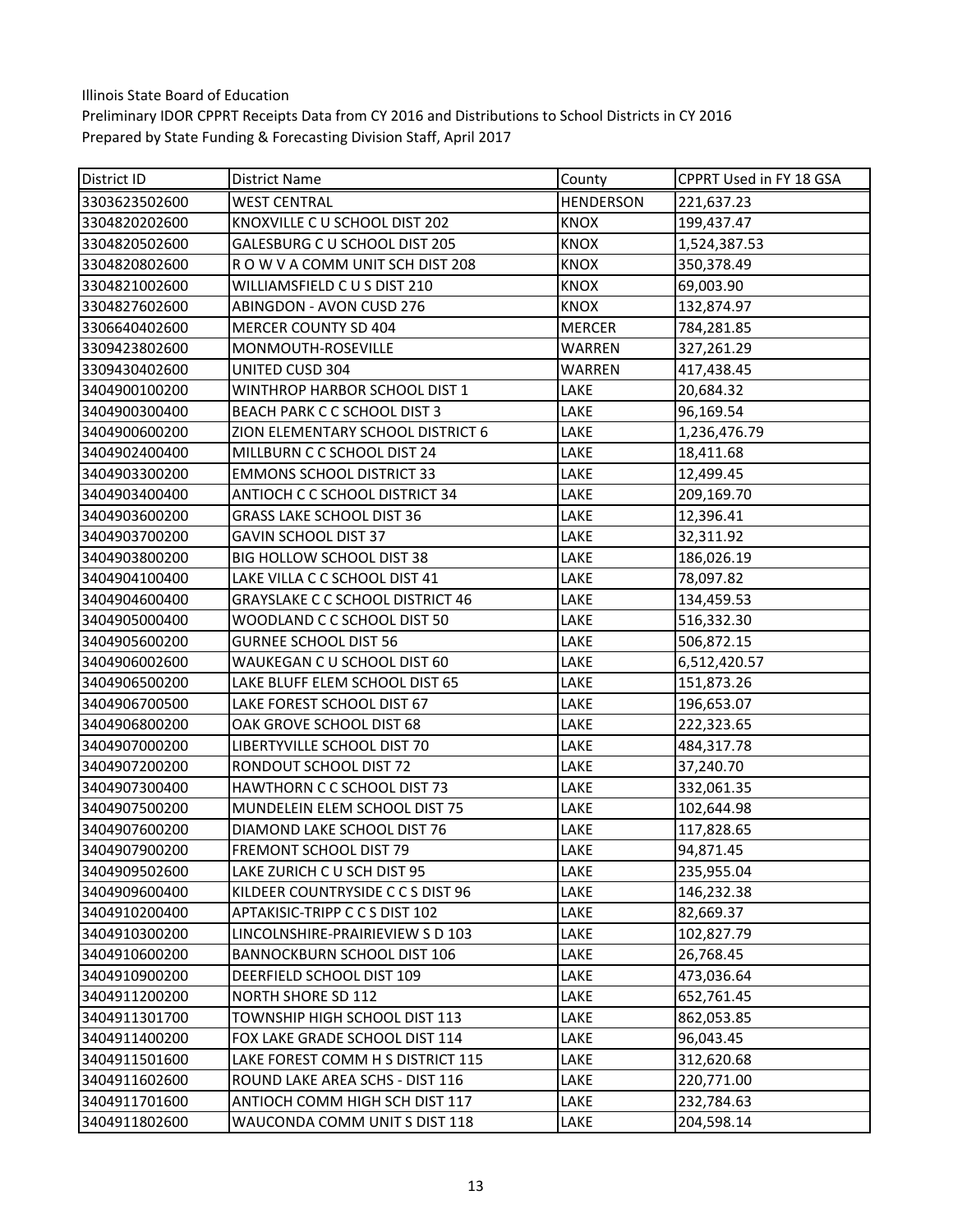| District ID   | District Name                     | County       | CPPRT Used in FY 18 GSA |
|---------------|-----------------------------------|--------------|-------------------------|
| 3404912001300 | MUNDELEIN CONS HIGH SCH DIST 120  | LAKE         | 314,175.83              |
| 3404912101700 | WARREN TWP HIGH SCH DIST 121      | LAKE         | 751,710.12              |
| 3404912401600 | GRANT COMM H S DISTRICT 124       | LAKE         | 274,499.47              |
| 3404912501300 | <b>ADLAI E STEVENSON DIST 125</b> | LAKE         | 275,525.59              |
| 3404912601700 | ZION-BENTON TWP H S DIST 126      | LAKE         | 1,246,025.59            |
| 3404912701600 | GRAYSLAKE COMM HIGH SCH DIST 127  | LAKE         | 139,282.39              |
| 3404912801600 | LIBERTYVILLE COMM H SCH DIST 128  | LAKE         | 850,286.64              |
| 3404918702600 | NORTH CHICAGO SCHOOL DIST 187     | LAKE         | 1,316,750.20            |
| 3404922002600 | BARRINGTON C U SCHOOL DIST 220    | LAKE         | 801,762.84              |
| 3505000102600 | LELAND COMM UNIT SCH DIST 1       | LASALLE      | 86,557.88               |
| 3505000202600 | <b>COMMUNITY UNIT SCH DIST 2</b>  | LASALLE      | 1,047,888.73            |
| 3505000902600 | EARLVILLE COMM UNIT SCH DIST 9    | LASALLE      | 146,000.74              |
| 3505004001700 | STREATOR TWP H S DIST 40          | LASALLE      | 508,075.82              |
| 3505004400200 | STREATOR ELEM SCHOOL DIST 44      | LASALLE      | 578,614.75              |
| 3505006500400 | Allen Otter Creek CCSD 65         | LASALLE      | 62,093.63               |
| 3505007900400 | TONICA COMM CONS SCH DIST 79      | LASALLE      | 40,234.19               |
| 3505008200400 | DEER PARK C C SCHOOL DIST 82      | LASALLE      | 29,679.04               |
| 3505009500400 | GRAND RIDGE C C SCHOOL DIST 95    | LASALLE      | 46,603.81               |
| 3505012001700 | LA SALLE-PERU TWP H S D 120       | LASALLE      | 1,260,011.58            |
| 3505012200200 | LASALLE ELEM SCHOOL DIST 122      | LASALLE      | 246,312.97              |
| 3505012400200 | PERU ELEM SCHOOL DISTRICT 124     | LASALLE      | 430,495.40              |
| 3505012500200 | OGLESBY ELEM SCH DIST 125         | LASALLE      | 255,721.53              |
| 3505014001700 | OTTAWA TWP H S DIST 140           | LASALLE      | 1,342,312.20            |
| 3505014100200 | OTTAWA ELEM SCHOOL DIST 141       | LASALLE      | 1,379,998.92            |
| 3505015000200 | MARSEILLES ELEM SCHOOL DIST 150   | LASALLE      | 258,586.43              |
| 3505016001700 | SENECA TWP H S DIST 160           | LASALLE      | 540,167.36              |
| 3505017000400 | SENECA COMM CONS SCH DIST 170     | LASALLE      | 452,097.53              |
| 3505017500400 | DIMMICK C C SCHOOL DIST 175       | LASALLE      | 222,760.64              |
| 3505018500400 | WALTHAM C C SCHOOL DIST 185       | LASALLE      | 100,586.46              |
| 3505019500400 | WALLACE C C SCHOOL DIST 195       | LASALLE      | 60,726.92               |
| 3505021000400 | MILLER TWP CC SCH DIST 210        | LASALLE      | 24,806.97               |
| 3505023000400 | RUTLAND C C SCHOOL DIST 230       | LASALLE      | 221,906.07              |
| 3505028001700 | MENDOTA TWP H S DIST 280          | LASALLE      | 487,840.04              |
| 3505028900400 | MENDOTA C C SCHOOL DIST 289       | LASALLE      | 611,726.79              |
| 3505042502600 | LOSTANT COMM UNIT SCH DIST 425    | LASALLE      | 48,513.31               |
| 3505900502600 | <b>HENRY-SENACHWINE CUSD 5</b>    | MARSHALL     | 546,954.57              |
| 3505900702600 | MIDLAND COMMUNITY UNIT DIST 7     | MARSHALL     | 127,463.21              |
| 3507853502600 | PUTNAM CO C U SCHOOL DIST 535     | PUTNAM       | 2,573,865.95            |
| 3905500102600 | ARGENTA-OREANA COMM UNIT SCH D 1  | <b>MACON</b> | 135,868.81              |
| 3905500202600 | MAROA FORSYTH C U SCH DIST 2      | <b>MACON</b> | 93,041.70               |
| 3905500302600 | MT ZION COMM UNIT SCH DIST 3      | <b>MACON</b> | 223,255.60              |
| 3905500902600 | <b>SANGAMON VALLEY CUSD 9</b>     | MACON        | 444,893.10              |
| 3905501102600 | WARRENSBURG-LATHAM C U DIST 11    | <b>MACON</b> | 141,226.34              |
| 3905501502600 | MERIDIAN COMM UNIT SCH DIST 15    | <b>MACON</b> | 189,402.83              |
| 3905506102500 | DECATUR SCHOOL DISTRICT 61        | <b>MACON</b> | 3,566,002.13            |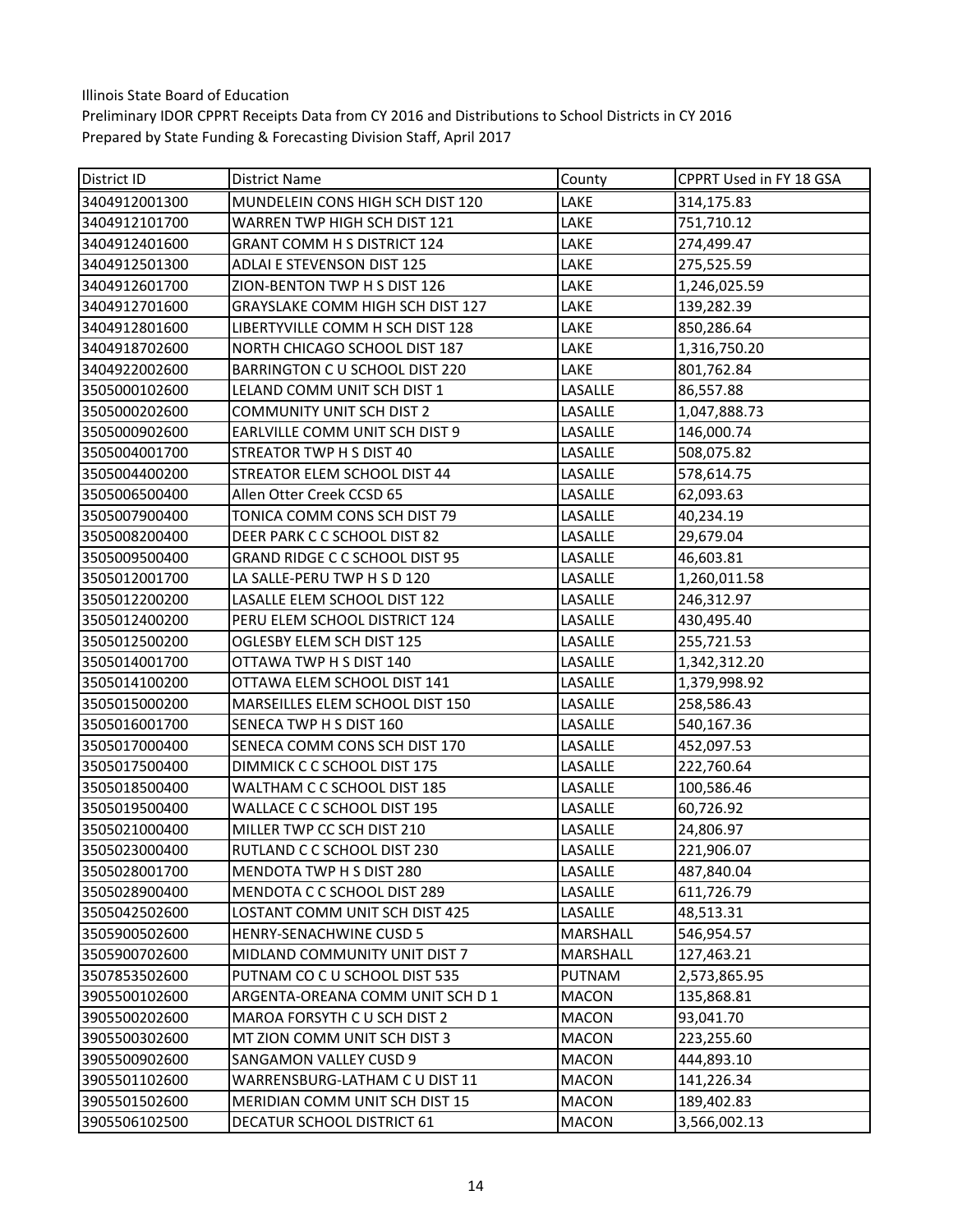| District ID   | <b>District Name</b>                  | County          | CPPRT Used in FY 18 GSA |
|---------------|---------------------------------------|-----------------|-------------------------|
| 3907400502600 | BEMENT COMM UNIT SCHOOL DIST 5        | <b>PIATT</b>    | 73,732.23               |
| 3907402502600 | MONTICELLO C U SCHOOL DIST 25         | <b>PIATT</b>    | 6,400,769.96            |
| 3907405702600 | DELAND-WELDON C U SCH DIST 57         | <b>PIATT</b>    | 67,208.34               |
| 3907410002600 | CERRO GORDO C U SCHOOL DIST 100       | <b>PIATT</b>    | 77,540.62               |
| 4000704002600 | CALHOUN COMM UNIT SCH DIST 40         | CALHOUN         | 47,055.58               |
| 4000704202600 | BRUSSELS COMM UNIT SCHOOL DIST 42     | CALHOUN         | 19,912.37               |
| 4003100102600 | CARROLLTON C U SCHOOL DIST 1          | <b>GREENE</b>   | 102,133.48              |
| 4003100302600 | NORTH GREENE UNIT SCHOOL DIST 3       | <b>GREENE</b>   | 151,950.27              |
| 4003101002600 | GREENFIELD CU SCHOOL DIST 10          | <b>GREENE</b>   | 51,301.20               |
| 4004210002600 | JERSEY C U SCH DIST 100               | <b>JERSEY</b>   | 545,047.57              |
| 4005600102600 | CARLINVILLE C U SCHOOL DIST 1         | <b>MACOUPIN</b> | 366,377.68              |
| 4005600202600 | NORTHWESTERN CU SCH DIST 2            | <b>MACOUPIN</b> | 65,352.68               |
| 4005600502600 | MOUNT OLIVE C U SCHOOL DIST 5         | <b>MACOUPIN</b> | 127,634.75              |
| 4005600602600 | STAUNTON COMM UNIT SCH DIST 6         | <b>MACOUPIN</b> | 195,415.33              |
| 4005600702600 | GILLESPIE COMM UNIT SCH DIST 7        | <b>MACOUPIN</b> | 136,743.70              |
| 4005600802600 | BUNKER HILL C U SCHOOL DIST 8         | <b>MACOUPIN</b> | 66,304.93               |
| 4005600902600 | SOUTHWESTERN C U SCH DIST 9           | <b>MACOUPIN</b> | 90,745.92               |
| 4005603402600 | <b>NORTH MAC CUSD 34</b>              | <b>MACOUPIN</b> | 182,790.29              |
| 4105700102600 | ROXANA COMM UNIT SCHOOL DIST 1        | <b>MADISON</b>  | 1,165,177.44            |
| 4105700202600 | TRIAD COMM UNIT SCHOOL DIST 2         | <b>MADISON</b>  | 267,352.02              |
| 4105700302600 | VENICE COMM UNIT SCHOOL DIST 3        | <b>MADISON</b>  | 1,035,918.04            |
| 4105700502600 | HIGHLAND COMM UNIT SCH DIST 5         | <b>MADISON</b>  | 509,422.12              |
| 4105700702600 | EDWARDSVILLE C U SCHOOL DIST 7        | <b>MADISON</b>  | 1,029,145.22            |
| 4105700802600 | BETHALTO C U SCHOOL DIST 8            | <b>MADISON</b>  | 287,879.18              |
| 4105700902600 | <b>GRANITE CITY C U SCHOOL DIST 9</b> | <b>MADISON</b>  | 7,726,551.46            |
| 4105701002600 | COLLINSVILLE C U SCH DIST 10          | <b>MADISON</b>  | 1,039,583.66            |
| 4105701102600 | ALTON COMM UNIT SCHOOL DIST 11        | <b>MADISON</b>  | 4,763,808.63            |
| 4105701202600 | MADISON COMM UNIT SCH DIST 12         | <b>MADISON</b>  | 858,202.91              |
| 4105701300200 | <b>EAST ALTON SCHOOL DISTRICT 13</b>  | <b>MADISON</b>  | 698,607.71              |
| 4105701401600 | EAST ALTON-WOOD RIVER C H S D 14      | <b>MADISON</b>  | 1,005,793.60            |
| 4105701500300 | WOOD RIVER-HARTFORD ELEM S D 15       | <b>MADISON</b>  | 923,953.14              |
| 4406300200300 | NIPPERSINK SCHOOL DISTRICT 2          | <b>MCHENRY</b>  | 113,357.27              |
| 4406300300300 | FOX RIVER GROVE CONS S D 3            | <b>MCHENRY</b>  | 45,437.44               |
| 4406301202600 | JOHNSBURG C U SCHOOL DIST 12          | <b>MCHENRY</b>  | 188,159.20              |
| 4406301500400 | MCHENRY C C SCHOOL DIST 15            | <b>MCHENRY</b>  | 306,099.29              |
| 4406301800400 | RILEY C C SCHOOL DIST 18              | <b>MCHENRY</b>  | 27,808.97               |
| 4406301902400 | ALDEN HEBRON SCHOOL DIST 19           | <b>MCHENRY</b>  | 109,037.76              |
| 4406302600400 | CARY C C SCHOOL DIST 26               | <b>MCHENRY</b>  | 287,990.88              |
| 4406303600200 | HARRISON SCHOOL DISTRICT 36           | <b>MCHENRY</b>  | 26,376.53               |
| 4406304600300 | PRAIRIE GROVE C SCH DIST 46           | <b>MCHENRY</b>  | 178,052.58              |
| 4406304700400 | CRYSTAL LAKE C C SCH DIST 47          | <b>MCHENRY</b>  | 815,758.96              |
| 4406305002600 | HARVARD C U SCHOOL DIST 50            | <b>MCHENRY</b>  | 602,964.08              |
| 4406315401600 | MARENGO COMM HS DIST 154              | <b>MCHENRY</b>  | 428,871.37              |
| 4406315501600 | COMMUNITY HIGH SCHOOL DIST 155        | <b>MCHENRY</b>  | 1,222,533.35            |
| 4406315601600 | MCHENRY COMM H S DIST 156             | <b>MCHENRY</b>  | 321,177.52              |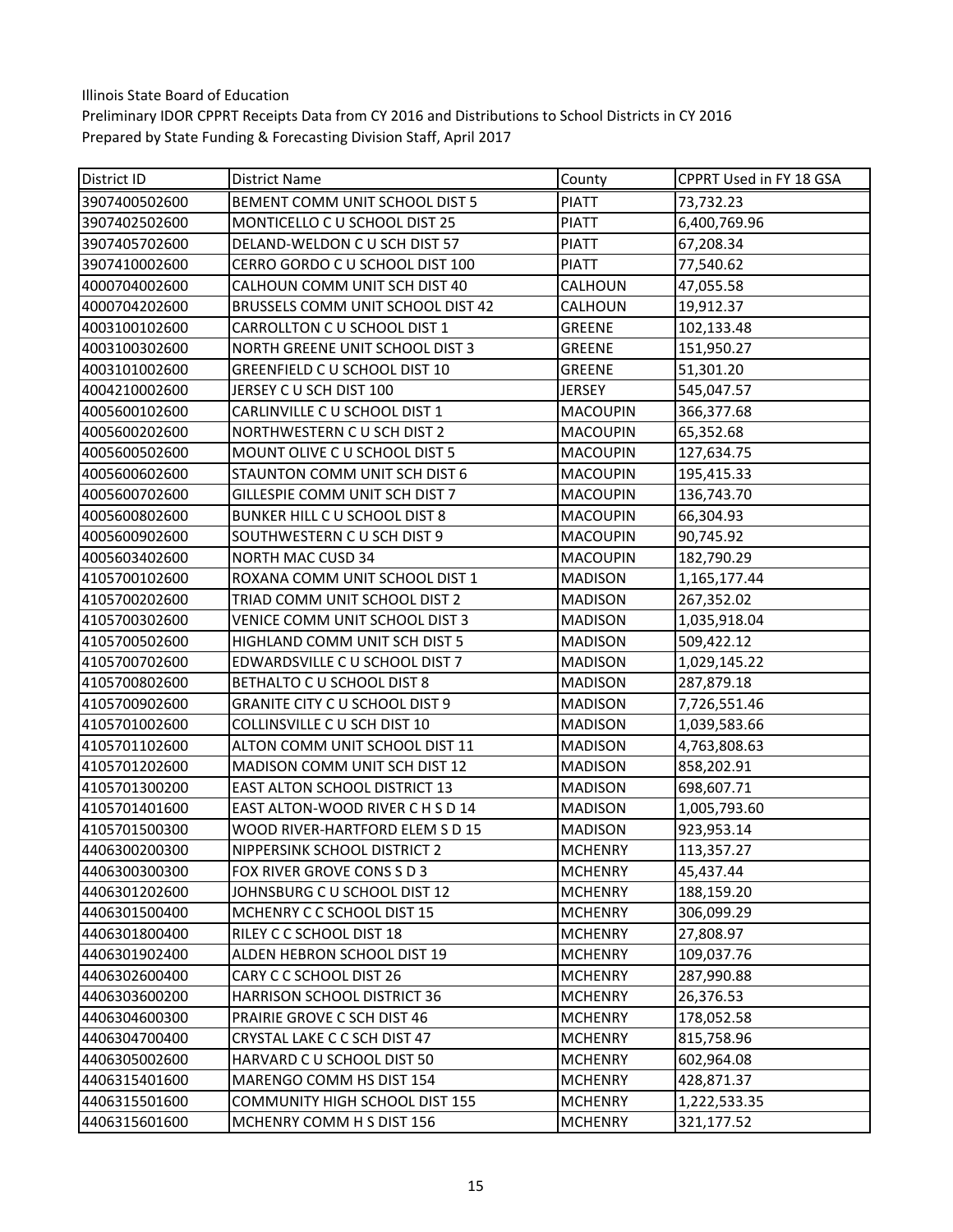| District ID   | District Name                        | County          | CPPRT Used in FY 18 GSA |
|---------------|--------------------------------------|-----------------|-------------------------|
| 4406315701600 | RICHMOND-BURTON COMM H SC D 157      | <b>MCHENRY</b>  | 133,710.13              |
| 4406315802200 | HUNTLEY CONS SCHOOL DIST 158         | <b>MCHENRY</b>  | 454,593.30              |
| 4406316500300 | MARENGO-UNION ELEM CONS DIST 165     | <b>MCHENRY</b>  | 572,024.76              |
| 4406320002600 | WOODSTOCK C U SCHOOL DIST 200        | <b>MCHENRY</b>  | 778,498.34              |
| 4506700302600 | VALMEYER COMM UNIT SCH DIST 3        | <b>MONROE</b>   | 240,869.69              |
| 4506700402600 | COLUMBIA COMM UNIT SCH DIST 4        | <b>MONROE</b>   | 231,192.18              |
| 4506700502600 | WATERLOO COMM UNIT SCH DIST 5        | <b>MONROE</b>   | 293,362.92              |
| 4507900102200 | COULTERVILLE UNIT SCHOOL DIST 1      | RANDOLPH        | 23,592.40               |
| 4507912201900 | CHESTER N H SCHOOL DIST 122          | RANDOLPH        | 29,535.67               |
| 4507913202600 | RED BUD C U SCHOOL DIST 132          | RANDOLPH        | 2,131,170.99            |
| 4507913400400 | PRAIRIE DU ROCHER C C S D 134        | RANDOLPH        | 50,266.31               |
| 4507913802600 | STEELEVILLE CU SCH DIST 138          | RANDOLPH        | 66,933.76               |
| 4507913902600 | CHESTER COMM UNIT SCH DIST 139       | <b>RANDOLPH</b> | 185,534.72              |
| 4507914002600 | SPARTA CU SCHOOL DIST 140            | RANDOLPH        | 518,396.46              |
| 4705217002200 | DIXON UNIT SCHOOL DIST 170           | LEE             | 1,879,840.96            |
| 4705222000200 | STEWARD ELEM SCHOOL DIST 220         | LEE             | 28,752.46               |
| 4705227102600 | LEE CENTER C U SCHOOL DIST 271       | <b>LEE</b>      | 62,928.45               |
| 4705227202600 | AMBOY COMM UNIT SCHOOL DIST 272      | LEE             | 215,273.23              |
| 4705227502600 | ASHTON COMM UNIT SCH DIST 275        | <b>LEE</b>      | 161,702.55              |
| 4707114400300 | KINGS CONSOLIDATED SCH DIST 144      | OGLE            | 32,563.34               |
| 4707116100400 | CRESTON COMM CONS SCHOOL DIST 161    | OGLE            | 13,046.01               |
| 4707121201700 | ROCHELLE TWP HIGH SCH DIST 212       | <b>OGLE</b>     | 685,725.22              |
| 4707122002600 | OREGON C U SCHOOL DIST-220           | OGLE            | 721,216.31              |
| 4707122102600 | FORRESTVILLE VALLEY CUSD 221         | OGLE            | 184,571.19              |
| 4707122202600 | POLO COMM UNIT SCHOOL DIST 222       | OGLE            | 161,631.17              |
| 4707122302600 | MERIDIAN CU SCH DIST 223             | <b>OGLE</b>     | 228,727.72              |
| 4707122602600 | BYRON COMM UNIT SCHOOL DIST 226      | OGLE            | 247,959.55              |
| 4707123100400 | ROCHELLE COMM CONS DIST 231          | OGLE            | 682,331.56              |
| 4707126900400 | <b>ESWOOD C C DISTRICT 269</b>       | <b>OGLE</b>     | 35,322.42               |
| 4709800102600 | ERIE COMM UNIT SCH DIST 1            | WHITESIDE       | 3,347,678.07            |
| 4709800202600 | RIVER BEND COMM UNIT DIST 2          | WHITESIDE       | 248,051.31              |
| 4709800302600 | PROPHETSTOWN-LYNDON-TAMPICO CUSD3    | WHITESIDE       | 268,158.02              |
| 4709800502600 | STERLING C U DIST 5                  | WHITESIDE       | 2,355,001.23            |
| 4709800602600 | <b>MORRISON COMM UNIT SCH DIST 6</b> | WHITESIDE       | 313,818.71              |
| 4709801300200 | ROCK FALLS ELEMENTARY SCH DIST 13    | WHITESIDE       | 199,511.96              |
| 4709802000200 | EAST COLOMA - NELSON CESD 20         | WHITESIDE       | 153,330.75              |
| 4709814500400 | MONTMORENCY C C SCH DIST 145         | WHITESIDE       | 73,272.09               |
| 4709830101700 | ROCK FALLS TWP H S DIST 301          | WHITESIDE       | 329,139.75              |
| 4807206200200 | PLEASANT VALLEY SCH DIST 62          | <b>PEORIA</b>   | 47,424.32               |
| 4807206300200 | NORWOOD ELEM SCHOOL DIST 63          | <b>PEORIA</b>   | 77,674.60               |
| 4807206600200 | <b>BARTONVILLE SCHOOL DIST 66</b>    | <b>PEORIA</b>   | 298,148.85              |
| 4807206800200 | OAK GROVE SCHOOL DIST 68             | <b>PEORIA</b>   | 72,337.37               |
| 4807206900200 | PLEASANT HILL SCHOOL DIST 69         | <b>PEORIA</b>   | 47,827.15               |
| 4807207000200 | MONROE SCHOOL DIST 70                | <b>PEORIA</b>   | 68,277.32               |
| 4807215002500 | PEORIA SCHOOL DISTRICT 150           | PEORIA          | 11,410,599.47           |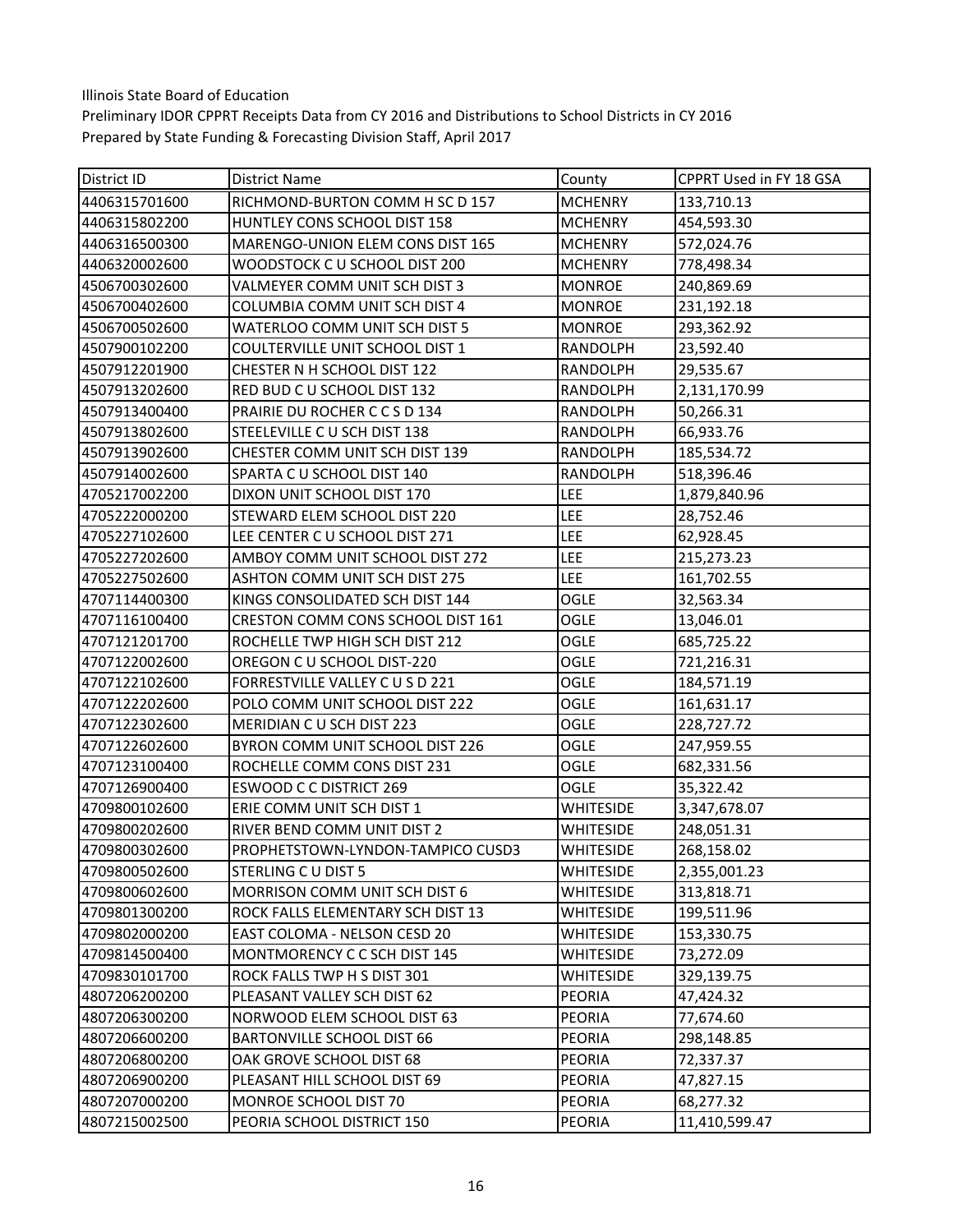| District ID   | <b>District Name</b>                  | County             | CPPRT Used in FY 18 GSA |
|---------------|---------------------------------------|--------------------|-------------------------|
| 4807226502600 | FARMINGTON CENTRAL CUSD 265           | <b>PEORIA</b>      | 213,906.79              |
| 4807230902600 | BRIMFIELD C U SCHOOL DIST 309         | <b>PEORIA</b>      | 100,151.97              |
| 4807231001600 | LIMESTONE COMM HIGH SCH DIST 310      | <b>PEORIA</b>      | 1,773,936.66            |
| 4807231600400 | LIMESTONE WALTERS C C S DIST 316      | <b>PEORIA</b>      | 27,786.43               |
| 4807232102600 | IL VALLEY CENTRAL UNIT DIST 321       | <b>PEORIA</b>      | 973,381.78              |
| 4807232202600 | ELMWOOD C U SCHOOL DISTRICT 322       | <b>PEORIA</b>      | 170,181.64              |
| 4807232302600 | DUNLAP C U SCHOOL DIST 323            | <b>PEORIA</b>      | 732,734.97              |
| 4807232502600 | PEORIA HGHTS CU SCH DIST 325          | <b>PEORIA</b>      | 687,755.18              |
| 4807232602600 | PRINCEVILLE C U SCH DIST 326          | <b>PEORIA</b>      | 261,702.39              |
| 4807232702600 | ILLINI BLUFFS CU SCH DIST 327         | <b>PEORIA</b>      | 1,204,333.54            |
| 4807232800300 | HOLLIS CONS SCHOOL DIST 328           | PEORIA             | 755,060.84              |
| 4908102900200 | <b>HAMPTON SCHOOL DISTRICT 29</b>     | <b>ROCK ISLAND</b> | 26,954.39               |
| 4908103001700 | UNITED TWP HS DISTRICT 30             | <b>ROCK ISLAND</b> | 2,081,048.03            |
| 4908103400200 | SILVIS SCHOOL DISTRICT 34             | <b>ROCK ISLAND</b> | 364,196.10              |
| 4908103600200 | CARBON CLIFF-BARSTOW SCH DIST 36      | <b>ROCK ISLAND</b> | 78,867.26               |
| 4908103700200 | <b>EAST MOLINE SCHOOL DISTRICT 37</b> | <b>ROCK ISLAND</b> | 2,129,761.70            |
| 4908104002200 | MOLINE UNIT SCHOOL DISTRICT 40        | <b>ROCK ISLAND</b> | 4,600,530.92            |
| 4908104102500 | ROCK ISLAND SCHOOL DISTRICT 41        | <b>ROCK ISLAND</b> | 4,503,575.03            |
| 4908110002600 | RIVERDALE C U SCHOOL DIST 100         | <b>ROCK ISLAND</b> | 284,474.25              |
| 4908120002600 | SHERRARD COMM UNIT SCH DIST 200       | <b>ROCK ISLAND</b> | 181,891.90              |
| 4908130002600 | ROCKRIDGE C U SCHOOL DIST 300         | <b>ROCK ISLAND</b> | 327,264.06              |
| 5008200902600 | LEBANON COMM UNIT SCH DIST 9          | <b>ST CLAIR</b>    | 86,706.27               |
| 5008201902600 | MASCOUTAH C U DISTRICT 19             | <b>ST CLAIR</b>    | 129,536.14              |
| 5008203000300 | ST LIBORY CONS SCH DIST 30            | <b>ST CLAIR</b>    | 7,173.13                |
| 5008204002600 | MARISSA C U SCH DIST 40               | <b>ST CLAIR</b>    | 188,559.52              |
| 5008206002600 | NEW ATHENS C U SCHOOL DIST 60         | <b>ST CLAIR</b>    | 217,752.46              |
| 5008207000400 | FREEBURG C C SCHOOL DIST 70           | <b>ST CLAIR</b>    | 204,457.91              |
| 5008207701600 | FREEBURG COMM H S DIST 77             | <b>ST CLAIR</b>    | 217,463.23              |
| 5008208500200 | SHILOH VILLAGE SCHOOL DIST 85         | <b>ST CLAIR</b>    | 14,777.98               |
| 5008209000400 | O FALLON C C SCHOOL DIST 90           | <b>ST CLAIR</b>    | 139,296.80              |
| 5008210400200 | CENTRAL SCHOOL DIST 104               | <b>ST CLAIR</b>    | 33,380.99               |
| 5008210500200 | PONTIAC-W HOLLIDAY SCH DIST 105       | <b>ST CLAIR</b>    | 256,888.16              |
| 5008211000400 | GRANT COMM CONS SCH DIST 110          | <b>ST CLAIR</b>    | 67,482.83               |
| 5008211300200 | WOLF BRANCH SCH DIST 113              | <b>ST CLAIR</b>    | 25,607.72               |
| 5008211500200 | <b>WHITESIDE SCHOOL DIST 115</b>      | <b>ST CLAIR</b>    | 75,041.97               |
| 5008211600200 | HIGH MOUNT SCHOOL DIST 116            | <b>ST CLAIR</b>    | 45,397.38               |
| 5008211800200 | BELLEVILLE SCHOOL DIST 118            | <b>ST CLAIR</b>    | 914,773.09              |
| 5008211900200 | BELLE VALLEY SCHOOL DIST 119          | <b>ST CLAIR</b>    | 114,235.01              |
| 5008213000400 | SMITHTON C C SCHOOL DIST 130          | <b>ST CLAIR</b>    | 17,451.03               |
| 5008216000400 | MILLSTADT C C SCH DIST 160            | <b>ST CLAIR</b>    | 63,805.93               |
| 5008217500200 | HARMONY EMGE SCHOOL DIST 175          | <b>ST CLAIR</b>    | 173,361.19              |
| 5008218100200 | SIGNAL HILL SCH DIST 181              | <b>ST CLAIR</b>    | 50,549.29               |
| 5008218702600 | CAHOKIA COMM UNIT SCH DIST 187        | <b>ST CLAIR</b>    | 1,861,257.73            |
| 5008218802200 | <b>BROOKLYN UNIT DISTRICT 188</b>     | <b>ST CLAIR</b>    | 211,791.05              |
| 5008218902200 | EAST ST LOUIS SCHOOL DIST 189         | <b>ST CLAIR</b>    | 3,098,609.12            |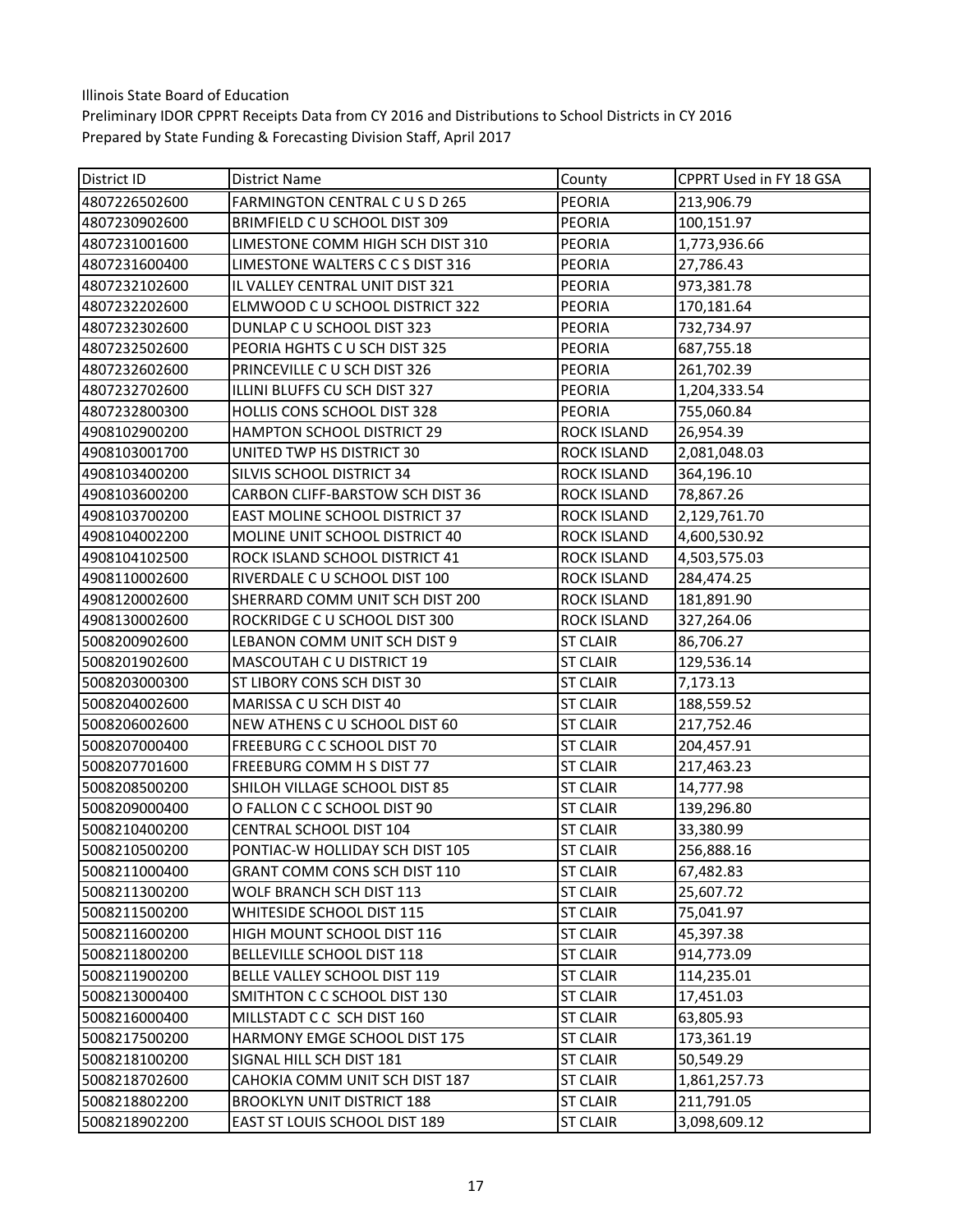| District ID   | District Name                          | County          | CPPRT Used in FY 18 GSA |
|---------------|----------------------------------------|-----------------|-------------------------|
| 5008219602600 | DUPO COMM UNIT SCH DISTRICT 196        | <b>ST CLAIR</b> | 254,646.57              |
| 5008220101700 | BELLEVILLE TWP HS DIST 201             | <b>ST CLAIR</b> | 1,456,853.37            |
| 5008220301700 | O FALLON TWP HIGH SCH DIST 203         | <b>ST CLAIR</b> | 137,575.47              |
| 5106520002600 | GREENVIEW CU SCH DIST 200              | <b>MENARD</b>   | 67,977.42               |
| 5106520202600 | PORTA COMM UNIT SCHOOL DIST 202        | <b>MENARD</b>   | 204,158.01              |
| 5106521302600 | ATHENS COMM UNIT SCH DIST 213          | <b>MENARD</b>   | 97,290.21               |
| 5108400102600 | TRI CITY COMM UNIT SCH DIST 1          | SANGAMON        | 86,463.34               |
| 51084003A2600 | ROCHESTER COMM UNIT SCH DIST 3A        | SANGAMON        | 120,530.14              |
| 5108400502600 | BALL CHATHAM C U SCHOOL DIST 5         | SANGAMON        | 228,381.49              |
| 5108400802600 | PLEASANT PLAINS CU SCHOOL DIST 8       | SANGAMON        | 80,890.70               |
| 5108401002600 | AUBURN COMM UNIT SCHOOL DIST 10        | SANGAMON        | 240,454.59              |
| 5108401102600 | PAWNEE COMM UNIT SCHOOL DIST 11        | SANGAMON        | 1,905,654.37            |
| 5108401402600 | RIVERTON C U SCHOOL DIST 14            | SANGAMON        | 82,658.10               |
| 5108401502600 | WILLIAMSVILLE C U SCHOOL DIST 15       | SANGAMON        | 81,002.79               |
| 5108401602600 | COMMUNITY UNIT SCHOOL DIST 16          | SANGAMON        | 75,627.98               |
| 5108418602500 | SPRINGFIELD SCHOOL DISTRICT 186        | SANGAMON        | 6,197,752.65            |
| 5306012602600 | HAVANA COMM UNIT SCHOOL DIST 126       | <b>MASON</b>    | 1,563,929.65            |
| 5306018902600 | ILLINI CENTRAL CU SCH DIST 189         | <b>MASON</b>    | 241,109.37              |
| 5306019102600 | <b>MIDWEST CENTRAL CUSD 191</b>        | <b>MASON</b>    | 165,467.70              |
| 5309005000200 | DISTRICT 50 SCHOOLS                    | <b>TAZEWELL</b> | 53,365.35               |
| 5309005100200 | <b>CENTRAL SCHOOL DISTRICT 51</b>      | <b>TAZEWELL</b> | 72,500.14               |
| 5309005200200 | <b>WASHINGTON SCHOOL DIST 52</b>       | <b>TAZEWELL</b> | 86,491.78               |
| 5309007600200 | CREVE COEUR SCHOOL DISTRICT 76         | <b>TAZEWELL</b> | 72,491.38               |
| 5309008500200 | ROBEIN SCHOOL DISTRICT 85              | <b>TAZEWELL</b> | 63,505.78               |
| 5309008600200 | <b>EAST PEORIA SCHOOL DISTRICT 86</b>  | <b>TAZEWELL</b> | 2,129,767.34            |
| 5309009800200 | RANKIN COMMUNITY SCHOOL DIST 98        | <b>TAZEWELL</b> | 69,358.27               |
| 5309010200200 | N PEKIN & MARQUETTE HGHT S D 102       | <b>TAZEWELL</b> | 128,958.90              |
| 5309010800200 | PEKIN PUBLIC SCHOOL DIST 108           | <b>TAZEWELL</b> | 3,540,731.87            |
| 5309013700200 | SOUTH PEKIN SCHOOL DIST 137            | <b>TAZEWELL</b> | 24,746.87               |
| 5309030301600 | PEKIN COMM H S DIST 303                | <b>TAZEWELL</b> | 3,120,977.56            |
| 5309030801600 | WASHINGTON COMM H S DIST 308           | <b>TAZEWELL</b> | 145,883.66              |
| 5309030901600 | EAST PEORIA COMM H S DIST 309          | <b>TAZEWELL</b> | 1,473,646.66            |
| 5309060600400 | SPRING LAKE C C SCH DIST 606           | TAZEWELL        | 5,474.97                |
| 5309070102600 | DEER CREEK-MACKINAW CUSD 701           | <b>TAZEWELL</b> | 104,405.74              |
| 5309070202600 | TREMONT COMM UNIT DIST 702             | <b>TAZEWELL</b> | 192,670.28              |
| 5309070302600 | DELAVAN COMM UNIT DIST 703             | <b>TAZEWELL</b> | 289,780.55              |
| 5309070902600 | <b>MORTON C U SCHOOL DISTRICT 709</b>  | <b>TAZEWELL</b> | 1,242,443.22            |
| 5310200100400 | METAMORA C C SCH DIST 1                | <b>WOODFORD</b> | 53,399.78               |
| 5310200200400 | RIVERVIEW C C SCHOOL DISTRICT 2        | <b>WOODFORD</b> | 29,781.71               |
| 5310200602600 | FIELDCREST CUSD #6                     | <b>WOODFORD</b> | 412,752.34              |
| 5310201102600 | EL PASO-GRIDLEY CUSD 11                | <b>WOODFORD</b> | 381,021.06              |
| 5310202102600 | LOWPOINT-WASHBURN C U S DIST 21        | <b>WOODFORD</b> | 72,056.89               |
| 5310206002600 | ROANOKE BENSON C U S DIST 60           | <b>WOODFORD</b> | 157,705.72              |
| 5310206900200 | <b>GERMANTOWN HILLS SCHOOL DIST 69</b> | <b>WOODFORD</b> | 13,557.16               |
| 5310212201700 | METAMORA TWP H S DIST 122              | WOODFORD        | 111,273.46              |